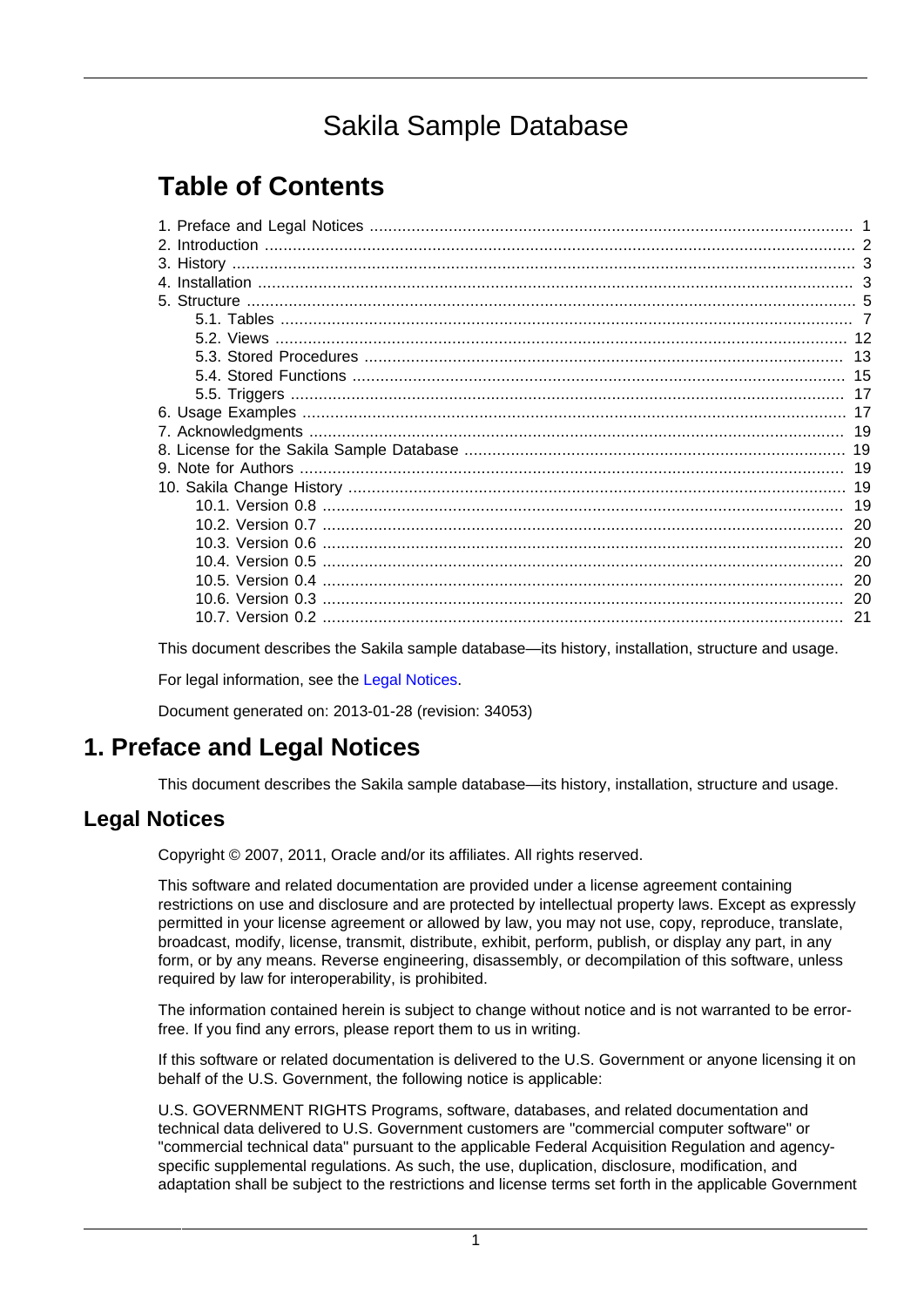contract, and, to the extent applicable by the terms of the Government contract, the additional rights set forth in FAR 52.227-19, Commercial Computer Software License (December 2007). Oracle USA, Inc., 500 Oracle Parkway, Redwood City, CA 94065.

This software is developed for general use in a variety of information management applications. It is not developed or intended for use in any inherently dangerous applications, including applications which may create a risk of personal injury. If you use this software in dangerous applications, then you shall be responsible to take all appropriate fail-safe, backup, redundancy, and other measures to ensure the safe use of this software. Oracle Corporation and its affiliates disclaim any liability for any damages caused by use of this software in dangerous applications.

Oracle is a registered trademark of Oracle Corporation and/or its affiliates. MySQL is a trademark of Oracle Corporation and/or its affiliates, and shall not be used without Oracle's express written authorization. Other names may be trademarks of their respective owners.

This software and documentation may provide access to or information on content, products, and services from third parties. Oracle Corporation and its affiliates are not responsible for and expressly disclaim all warranties of any kind with respect to third-party content, products, and services. Oracle Corporation and its affiliates will not be responsible for any loss, costs, or damages incurred due to your access to or use of third-party content, products, or services.

This document in any form, software or printed matter, contains proprietary information that is the exclusive property of Oracle. Your access to and use of this material is subject to the terms and conditions of your Oracle Software License and Service Agreement, which has been executed and with which you agree to comply. This document and information contained herein may not be disclosed. copied, reproduced, or distributed to anyone outside Oracle without prior written consent of Oracle or as specifically provided below. This document is not part of your license agreement nor can it be incorporated into any contractual agreement with Oracle or its subsidiaries or affiliates.

This documentation is NOT distributed under a GPL license. Use of this documentation is subject to the following terms:

You may create a printed copy of this documentation solely for your own personal use. Conversion to other formats is allowed as long as the actual content is not altered or edited in any way. You shall not publish or distribute this documentation in any form or on any media, except if you distribute the documentation in a manner similar to how Oracle disseminates it (that is, electronically for download on a Web site with the software) or on a CD-ROM or similar medium, provided however that the documentation is disseminated together with the software on the same medium. Any other use, such as any dissemination of printed copies or use of this documentation, in whole or in part, in another publication, requires the prior written consent from an authorized representative of Oracle. Oracle and/ or its affiliates reserve any and all rights to this documentation not expressly granted above.

For more information on the terms of this license, or for details on how the MySQL documentation is built and produced, please visit [MySQL Contact & Questions.](http://dev.mysql.com/contact/)

For help with using MySQL, please visit either the [MySQL Forums](http://forums.mysql.com) or [MySQL Mailing Lists](http://lists.mysql.com) where you can discuss your issues with other MySQL users.

For additional documentation on MySQL products, including translations of the documentation into other languages, and downloadable versions in variety of formats, including HTML and PDF formats, see the [MySQL Documentation Library](http://dev.mysql.com/doc).

## <span id="page-1-0"></span>**2. Introduction**

The Sakila sample database was developed by Mike Hillyer, a former member of the MySQL AB documentation team, and is intended to provide a standard schema that can be used for examples in books, tutorials, articles, samples, and so forth. Sakila sample database also serves to highlight the latest features of MySQL such as Views, Stored Procedures, and Triggers.

Additional information on the Sakila sample database and its usage can be found through the [MySQL](http://forums.mysql.com/list.php?121) [forums.](http://forums.mysql.com/list.php?121)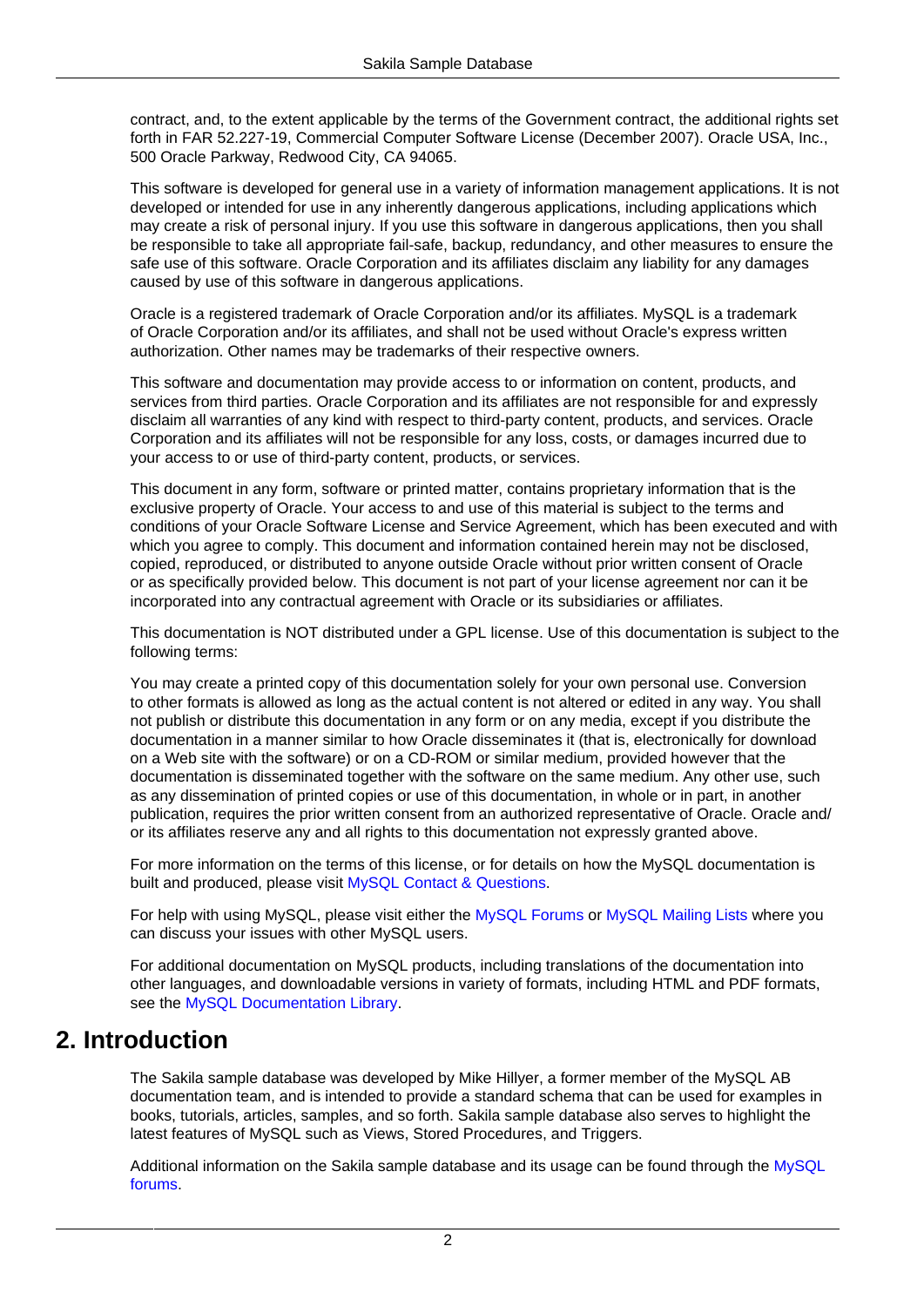The Sakila sample database is the result of support and feedback from the MySQL user community and feedback and user input is always appreciated. Please direct all feedback using the http:// www.mysql.com/company/contact/. For bug reports, use [MySQL Bugs.](http://bugs.mysql.com)

## <span id="page-2-0"></span>**3. History**

The Sakila sample database was designed as a replacement to the [world](http://downloads.mysql.com/docs/#examples) sample database, also provided by MySQL AB.

The world sample database provides a set of tables containing information on the countries and cities of the world and is useful for basic queries, but lacks structures for testing MySQL-specific functionality and new features found in MySQL 5.

Development of the Sakila sample database began in early 2005. Early designs were based on the database used in the Dell whitepaper [Three Approaches to MySQL Applications on Dell PowerEdge](http://www.dell.com/downloads/global/solutions/mysql_apps.pdf) [Servers](http://www.dell.com/downloads/global/solutions/mysql_apps.pdf).

Where Dell's sample database was designed to represent an online DVD store, the Sakila sample database is designed to represent a DVD rental store. The Sakila sample database still borrows film and actor names from the Dell sample database.

Development was accomplished using MySQL Query Browser for schema design, with the tables being populated by a combination of MySQL Query Browser and custom scripts, in addition to contributor efforts (see [Section 7, "Acknowledgments"\)](#page-18-0).

After the basic schema was completed, various views, stored routines, and triggers were added to the schema; then the sample data was populated. After a series of review versions, the first official version of the Sakila sample database was released in March 2006.

## <span id="page-2-1"></span>**4. Installation**

The Sakila sample database is available from <http://dev.mysql.com/doc/index-other.html>. A downloadable archive is available in compressed  $\tan$  file or Zip format. The archive contains three files: sakila-schema.sql, sakila-data.sql, and sakila.mwb.

The sakila-schema.sql file contains all the CREATE statements required to create the structure of the Sakila database including tables, views, stored procedures, and triggers.

The sakila-data.sql file contains the INSERT statements required to populate the structure created by the  $s$ akila-schema.sql file, along with definitions for triggers that must be created after the initial data load.

The sakila.mwb file is a MySQL Workbench data model that you can open within MySQL Workbench to examine the database structure. For more information, see [MySQL Workbench.](http://dev.mysql.com/doc/workbench/en/)

To install the Sakila sample database, follow these steps:

- 1. Extract the installation archive to a temporary location such as  $C:\temp\ or /tmp/$ . When you unpack the archive, it creates a directory named sakila-db that contains the sakilaschema.sql and sakila-data.sql files.
- 2. Connect to the MySQL server using the  $m_y s q \cdot l$  command-line client with the following command:

shell> **mysql -u root -p**

Enter your password when prompted. A non- $\text{root}$  account can be used as long as the account has privileges to create new databases.

3. Execute the sakila-schema.sql script to create the database structure by using the following command:

mysql> **SOURCE C:/temp/sakila-db/sakila-schema.sql;**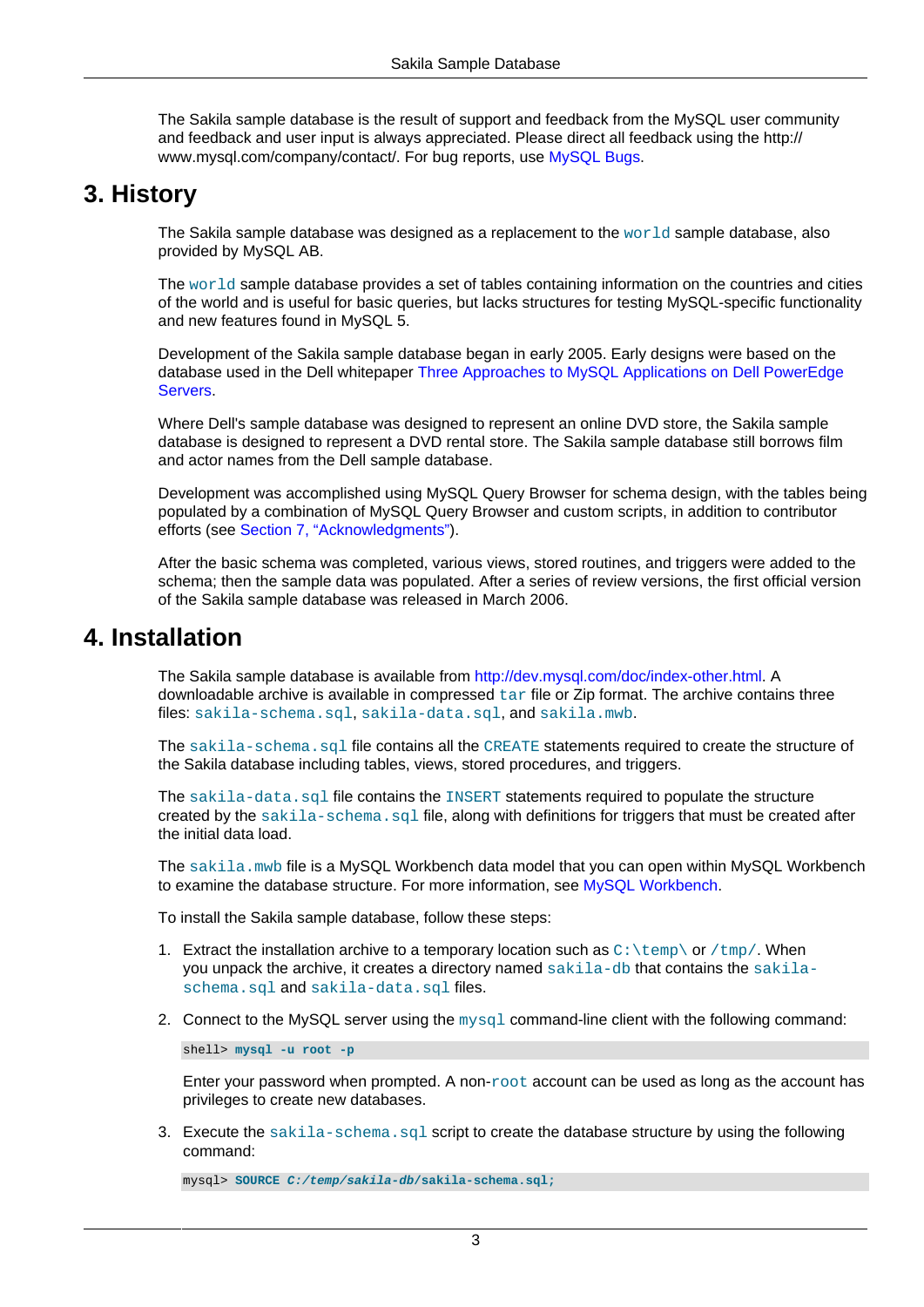Replace  $C: /temp/sakila-db$  with the path to the sakila-schema.sql file on your system.

#### **Note**

On Windows you should use slashes, rather than backslashes, when executing the SOURCE command.

4. Execute the sakila-data.sql script to populate the database structure with the following command:

```
mysql> SOURCE C:/temp/sakila-db/sakila-data.sql;
```
Replace  $C: /temp/sakila-db$  with the path to the sakila-data.sql file on your system.

5. Confirm that the sample database is installed correctly. Execute the following statements. You should see output similar to that shown here.

```
mysql> USE sakila;
Database changed
mysql> SHOW TABLES;
+----------------------------+
| Tables_in_sakila |
+----------------------------+
| actor |
 | address |
 category
.<br>| city
| country |
 | customer |
 | customer_list |
 | film |
 | film_actor |
 | film_category |
 film list
 | film_text |
  inventory
 language
 | nicer_but_slower_film_list |
| payment |
  rental
 sales_by_film_category
 sales_by_store
 | staff |
<sub>.</sub><br>| staff_list
| store
+----------------------------+
22 rows in set (0.00 sec)
mysql> SELECT COUNT(*) FROM film;
    +----------+
| COUNT(*) |
+----------+
| 1000 |
  +----------+
1 row in set (0.02 sec)
mysql> SELECT COUNT(*) FROM film_text;
+----------+
| COUNT(*) |
+----------+
| 1000+----------+
1 row in set (0.00 sec)
```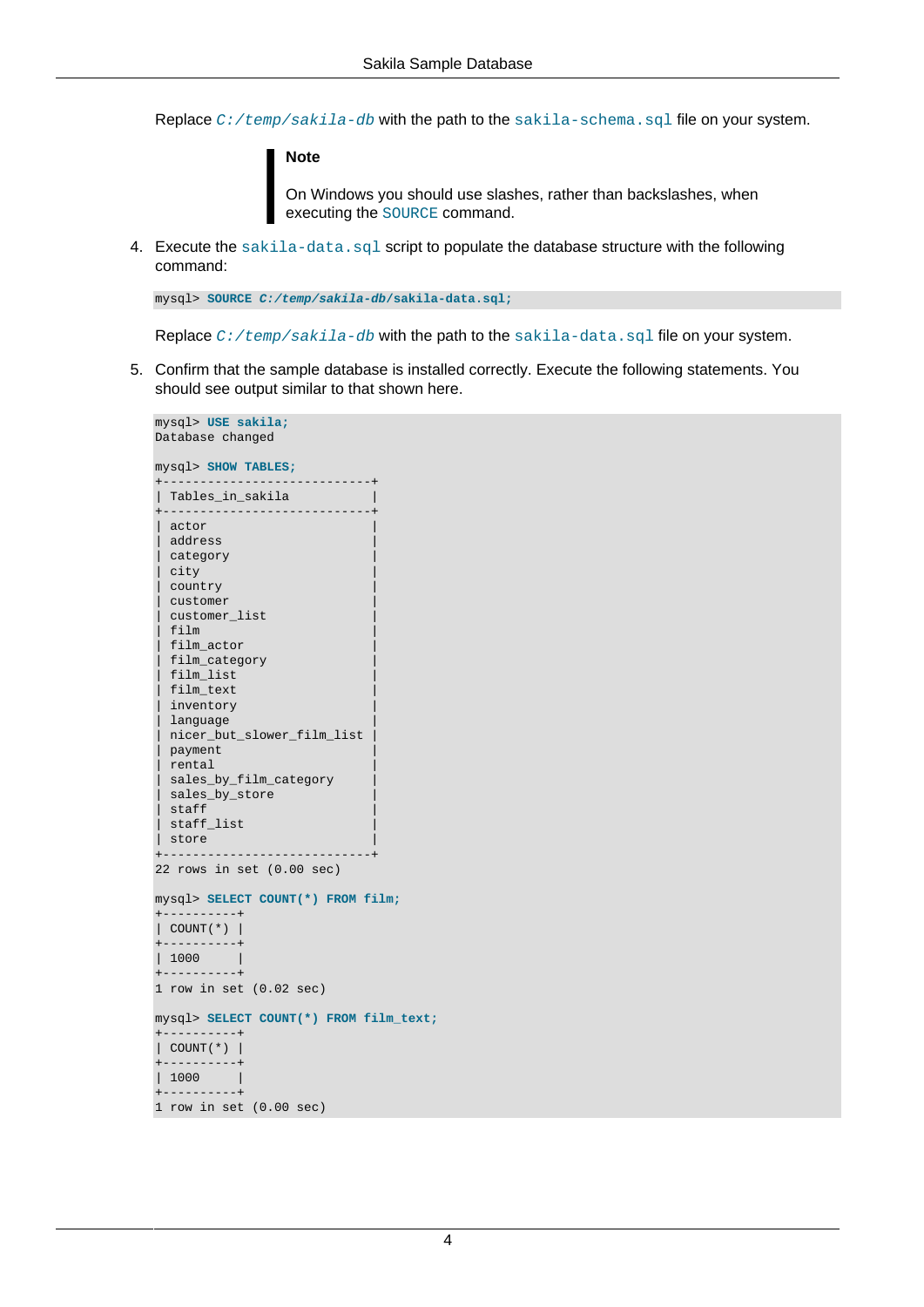## <span id="page-4-0"></span>**5. Structure**

The following diagram provides an overview of the structure of the Sakila sample database. The diagram source file (for use with MySQL Workbench) is included in the Sakila distribution and is named sakila.mwb.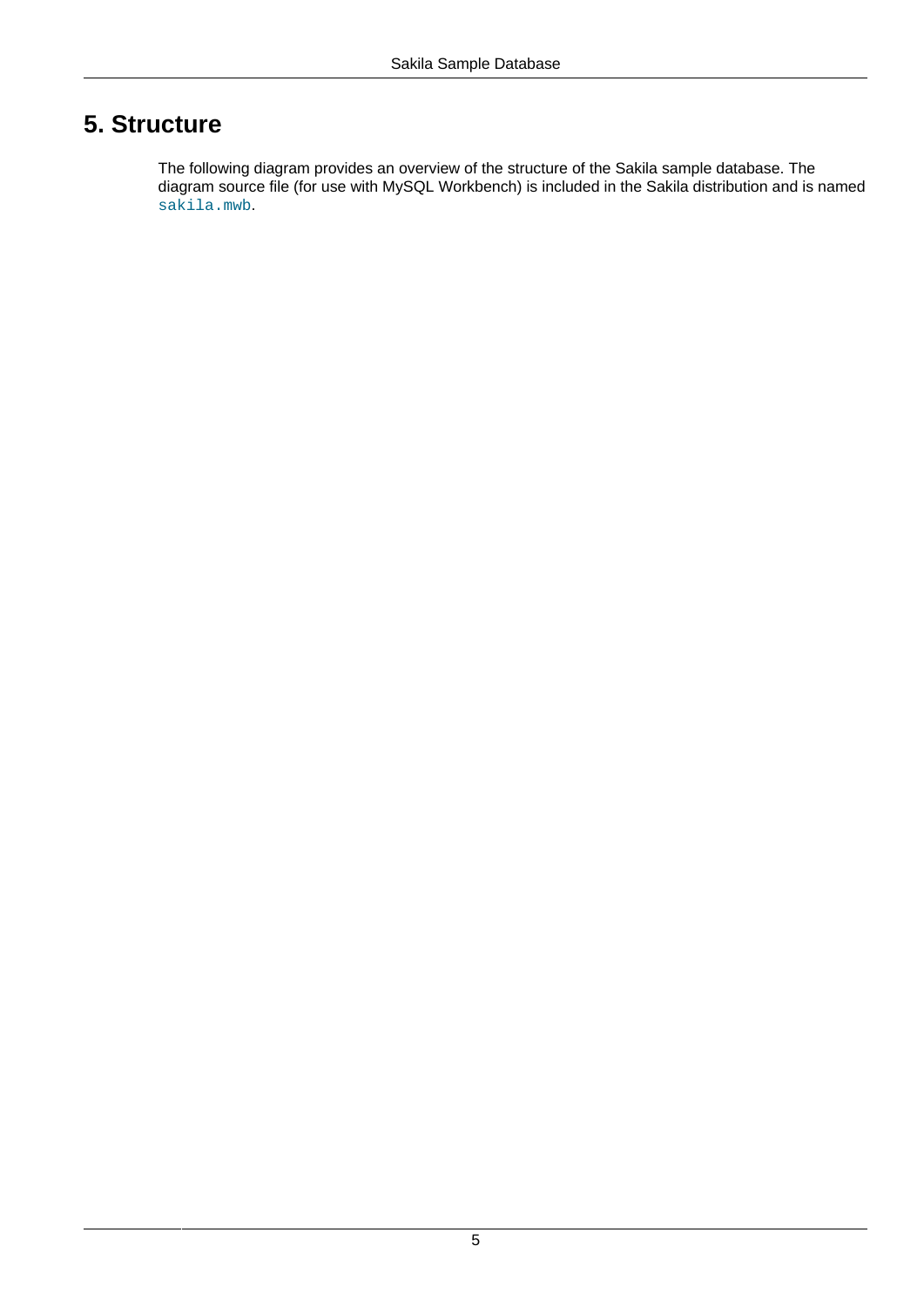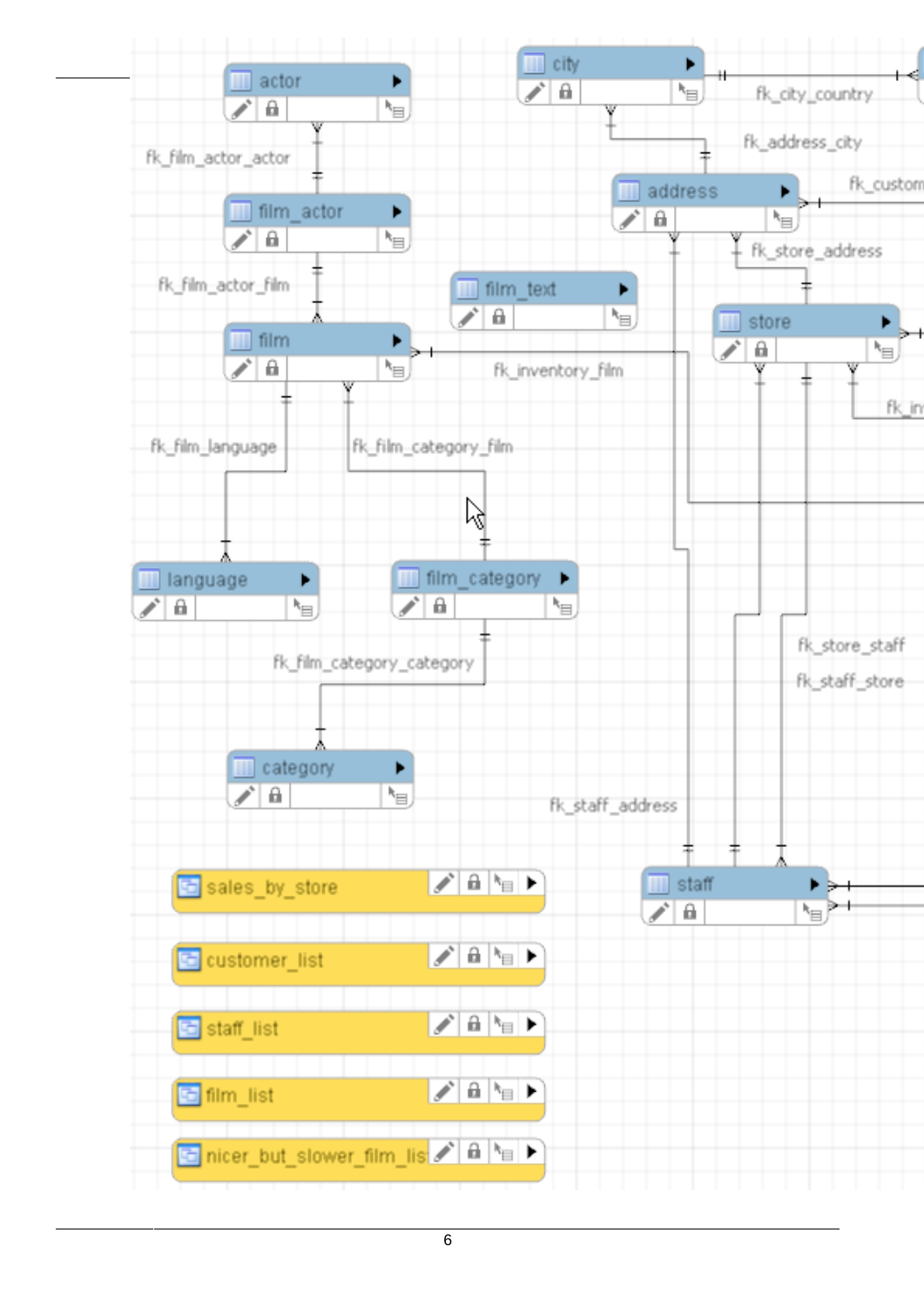## <span id="page-6-0"></span>**5.1. Tables**

The following sections describe the tables that make up the Sakila sample database, in alphabetic order.

## <span id="page-6-3"></span>**5.1.1. The actor Table**

The actor table lists information for all actors.

The actor table is joined to the [film](#page-7-0) table by means of the [film\\_actor](#page-8-0) table.

### **Columns**

- actor\_id: A surrogate primary key used to uniquely identify each actor in the table.
- first name: The actor's first name.
- last name: The actor's last name.
- last update: The time that the row was created or most recently updated.

### <span id="page-6-2"></span>**5.1.2. The address Table**

The address table contains address information for customers, staff, and stores.

The address table primary key appears as a foreign key in the [customer](#page-7-1), [staff](#page-10-0), and [store](#page-11-1) tables.

#### **Columns**

- address\_id: A surrogate primary key used to uniquely identify each address in the table.
- address: The first line of an address.
- address2: An optional second line of an address.
- district: The region of an address, this may be a state, province, prefecture, etc.
- [city](#page-6-1) id: A foreign key pointing to the city table.
- postal\_code: The postal code or ZIP code of the address (where applicable).
- phone: The telephone number for the address.
- last\_update: The time that the row was created or most recently updated.

### <span id="page-6-4"></span>**5.1.3. The category Table**

The category table lists the categories that can be assigned to a film.

The category table is joined to the  $film$  table by means of the  $film\_category$  table.

## **Columns**

- category id: A surrogate primary key used to uniquely identify each category in the table.
- name: The name of the category.
- last update: The time that the row was created or most recently updated.

## <span id="page-6-1"></span>**5.1.4. The city Table**

The city table contains a list of cities.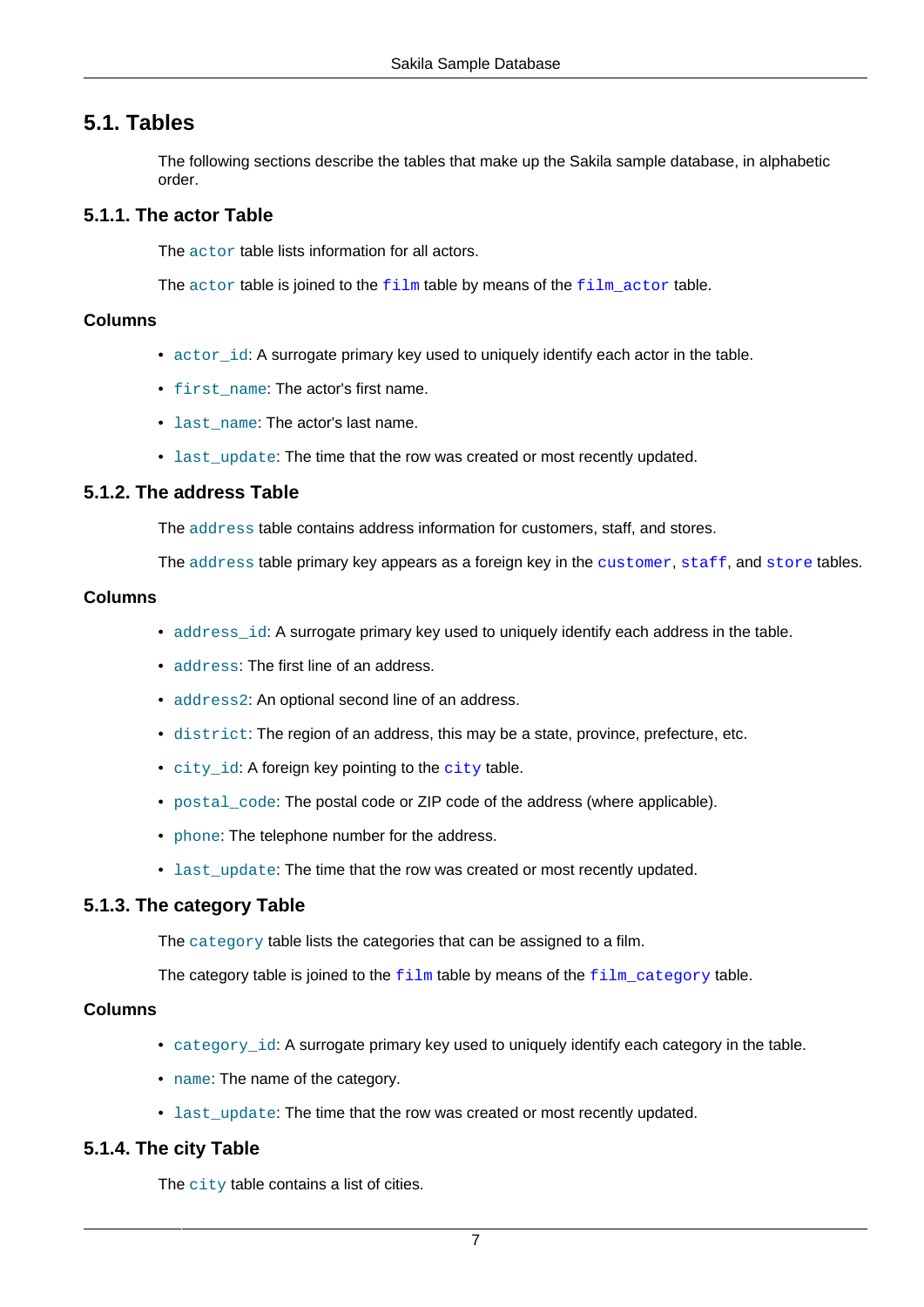The city table is referred to by a foreign key in the [address](#page-6-2) table and refers to the [country](#page-7-2) table using a foreign key.

## **Columns**

- city id: A surrogate primary key used to uniquely identify each city in the table.
- city: The name of the city.
- country\_id: A foreign key identifying the country that the city belongs to.
- last update: The time that the row was created or most recently updated.

## <span id="page-7-2"></span>**5.1.5. The country Table**

The country table contains a list of countries.

The country table is referred to by a foreign key in the [city](#page-6-1) table.

#### **Columns**

- country  $id$ : A surrogate primary key used to uniquely identify each country in the table.
- country: The name of the country.
- last update: The time that the row was created or most recently updated.

### <span id="page-7-1"></span>**5.1.6. The customer Table**

The customer table contains a list of all customers.

The customer table is referred to in the [payment](#page-9-0) and [rental](#page-10-1) tables and refers to the [address](#page-6-2) and [store](#page-11-1) tables using foreign keys.

#### **Columns**

- customer\_id: A surrogate primary key used to uniquely identify each customer in the table.
- store id: A foreign key identifying the customer's "home store." Customers are not limited to renting only from this store, but this is the store they generally shop at.
- first name: The customer's first name.
- last name: The customer's last name.
- email: The customer's email address.
- [address](#page-6-2) id: A foreign key identifying the customer's address in the address table.
- active: Indicates whether the customer is an active customer. Setting this to FALSE serves as an alternative to deleting a customer outright. Most queries should have a  $\texttt{WHERE}$  active = TRUE clause.
- create\_date: The date the customer was added to the system. This date is automatically set using a trigger during an INSERT.
- last\_update: The time that the row was created or most recently updated.

## <span id="page-7-0"></span>**5.1.7. The film Table**

The film table is a list of all films potentially in stock in the stores. The actual in-stock copies of each film are represented in the *[inventory](#page-9-1)* table.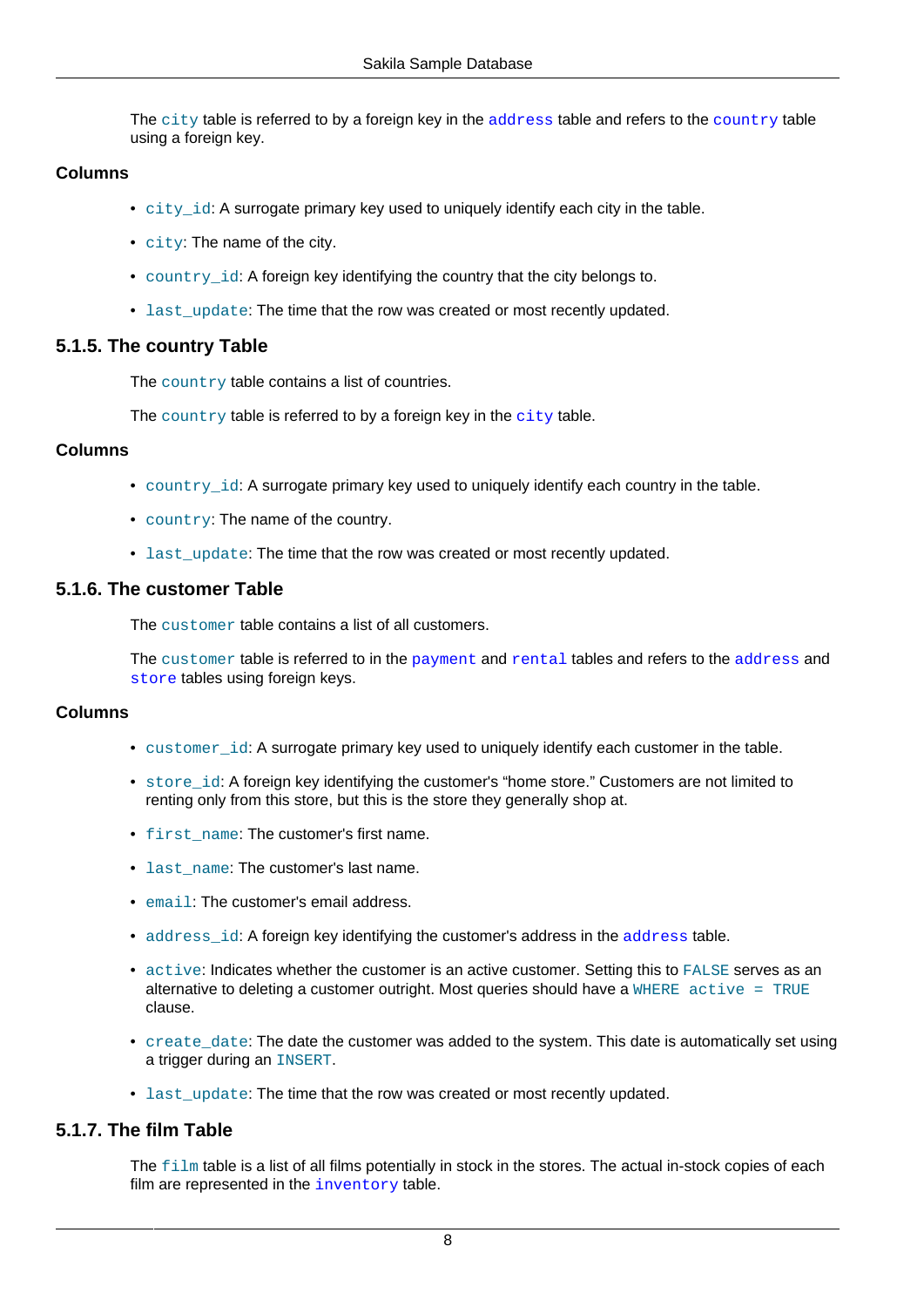The film table refers to the [language](#page-9-2) table and is referred to by the [film\\_category](#page-8-1), film actor, and [inventory](#page-9-1) tables.

#### **Columns**

- $\bullet$   $film$  id: A surrogate primary key used to uniquely identify each film in the table.
- title: The title of the film.
- description: A short description or plot summary of the film.
- release\_year: The year in which the movie was released.
- [language](#page-9-2) id: A foreign key pointing at the language table; identifies the language of the film.
- original [language](#page-9-2) id: A foreign key pointing at the language table; identifies the original language of the film. Used when a film has been dubbed into a new language.
- rental\_duration: The length of the rental period, in days.
- rental rate: The cost to rent the film for the period specified in the rental duration column.
- length: The duration of the film, in minutes.
- replacement\_cost: The amount charged to the customer if the film is not returned or is returned in a damaged state.
- rating: The rating assigned to the film. Can be one of:  $G, PG, PG, PG, or  $NC-17$ .$
- special features: Lists which common special features are included on the DVD. Can be zero or more of: Trailers, Commentaries, Deleted Scenes, Behind the Scenes.
- last update: The time that the row was created or most recently updated.

### <span id="page-8-0"></span>**5.1.8. The film\_actor Table**

The film actor table is used to support a many-to-many relationship between films and actors. For each actor in a given film, there will be one row in the  $film$  actor table listing the actor and film.

The [film](#page-7-0)\_[actor](#page-6-3) table refers to the film and actor tables using foreign keys.

#### **Columns:**

- actor\_id: A foreign key identifying the actor.
- film id: A foreign key identifying the film.
- last\_update: The time that the row was created or most recently updated.

### <span id="page-8-1"></span>**5.1.9. The film\_category Table**

The  $film\ category$  table is used to support a many-to-many relationship between films and categories. For each category applied to a film, there will be one row in the film category table listing the category and film.

The [film](#page-7-0) [category](#page-6-4) table refers to the  $film$  and category tables using foreign keys.

#### **Columns:**

- film id: A foreign key identifying the film.
- category id: A foreign key identifying the category.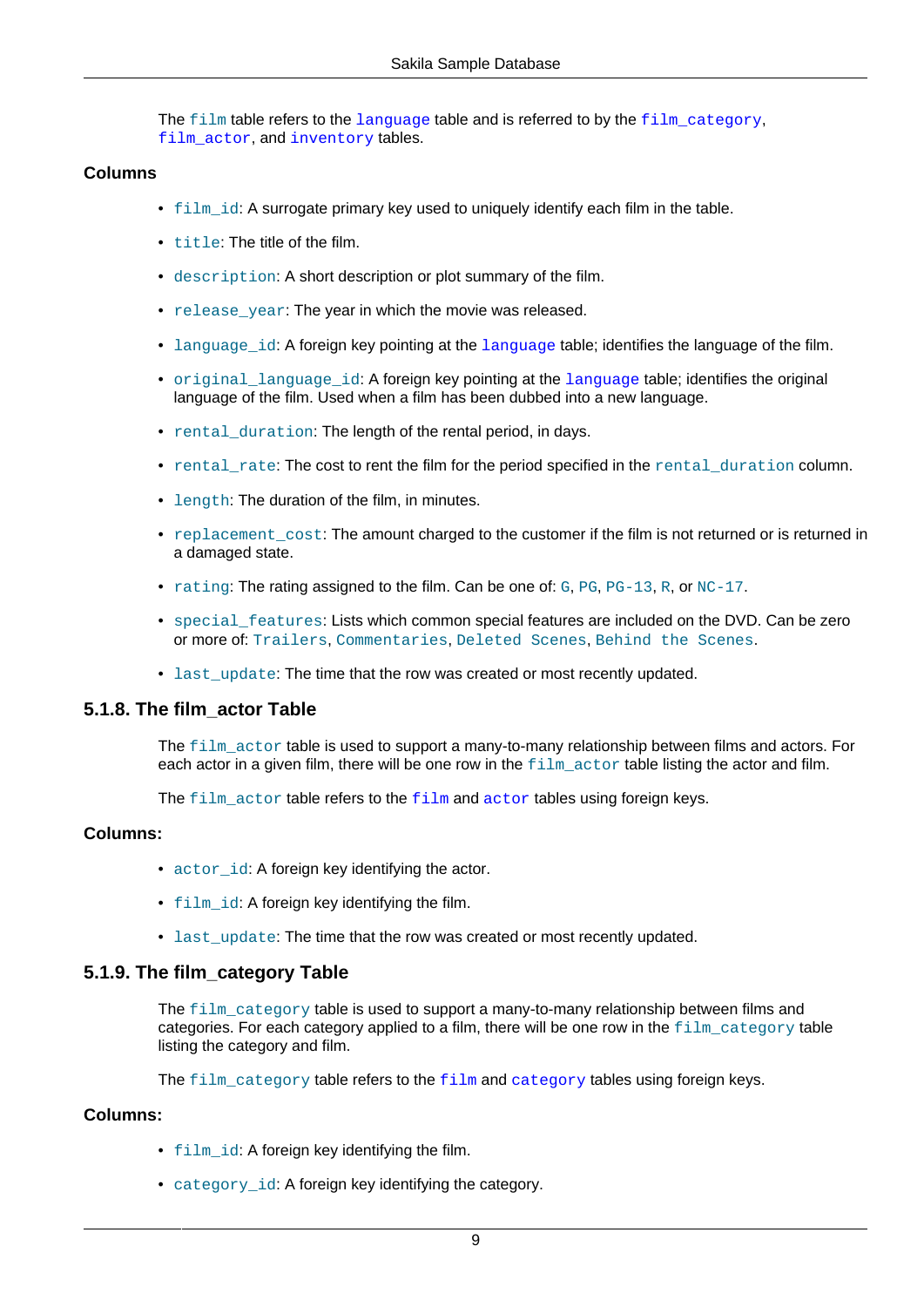• last update: The time that the row was created or most recently updated.

## **5.1.10. The film\_text Table**

The  $film$  text table is the only table in the Sakila sample database that uses the MyISAM storage engine. This table is provided to allow for full-text searching of the titles and descriptions of the films listed in the  $f_1 \text{Im}$  table.

The film text table contains the film id, title and description columns of the film table, with the contents of the table kept in synchrony with the  $f$ ilm table by means of triggers on the  $f$ ilm table's INSERT, UPDATE and DELETE operations (see [Section 5.5, "Triggers"\)](#page-16-0).

### **Columns**

- film\_id: A surrogate primary key used to uniquely identify each film in the table.
- title: The title of the film.
- description: A short description or plot summary of the film.

The contents of the  $film$  text table should never be modified directly. All changes should be made to the film table instead.

## <span id="page-9-1"></span>**5.1.11. The inventory Table**

The inventory table contains one row for each copy of a given film in a given store.

The inventory table refers to the  $\pm i \ln m$  and [store](#page-11-1) tables using foreign keys and is referred to by the [rental](#page-10-1) table.

## **Columns**

- inventory id: A surrogate primary key used to uniquely identify each item in inventory.
- film id: A foreign key pointing to the film this item represents.
- store id: A foreign key pointing to the store stocking this item.
- last update: The time that the row was created or most recently updated.

## <span id="page-9-2"></span>**5.1.12. The language Table**

The language table is a lookup table listing the possible languages that films can have for their language and original language values.

The language table is referred to by the  $film$  table.

### **Columns**

- language id: A surrogate primary key used to uniquely identify each language.
- name: The English name of the language.
- last\_update: The time that the row was created or most recently updated.

## <span id="page-9-0"></span>**5.1.13. The payment Table**

The payment table records each payment made by a customer, with information such as the amount and the rental being paid for (when applicable).

The payment table refers to the [customer](#page-7-1), [rental](#page-10-1), and [staff](#page-10-0) tables.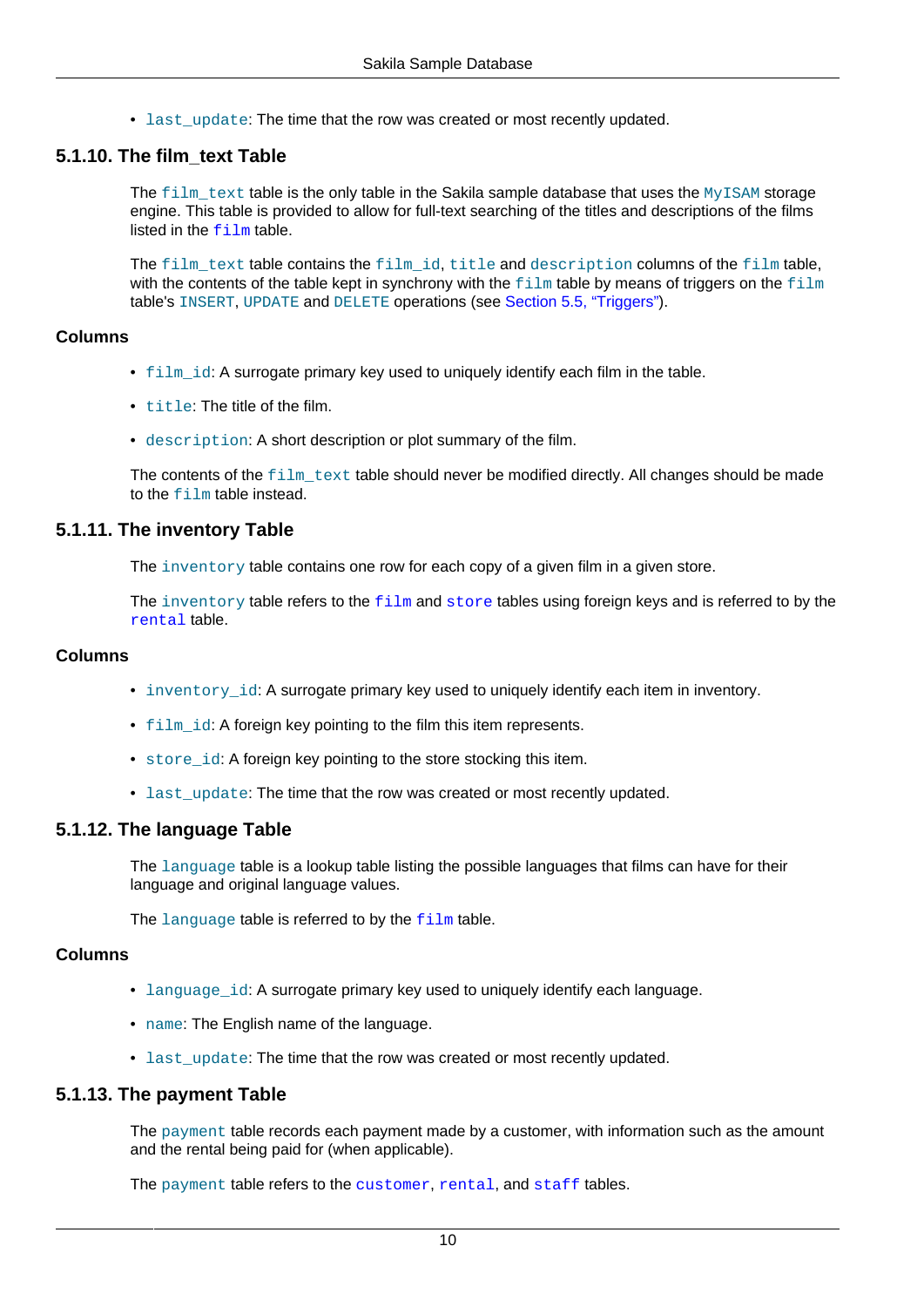## **Columns**

- payment id: A surrogate primary key used to uniquely identify each payment.
- customer\_id: The customer whose balance the payment is being applied to. This is a foreign key reference to the customer table.
- staff\_id: The staff member who processed the payment. This is a foreign key reference to the staff table.
- rental\_id: The rental that the payment is being applied to. This is optional because some payments are for outstanding fees and may not be directly related to a rental.
- amount: The amount of the payment.
- payment\_date: The date the payment was processed.
- last update: The time that the row was created or most recently updated.

### <span id="page-10-1"></span>**5.1.14. The rental Table**

The rental table contains one row for each rental of each inventory item with information about who rented what item, when it was rented, and when it was returned.

The rental table refers to the [inventory](#page-9-1), [customer](#page-7-1), and [staff](#page-10-0) tables and is referred to by the [payment](#page-9-0) table.

#### **Columns**

- rental\_id: A surrogate primary key that uniquely identifies the rental.
- rental date: The date and time that the item was rented.
- inventory id: The item being rented.
- customer id: The customer renting the item.
- return date: The date and time the item was returned.
- staff id: The staff member who processed the rental.
- last\_update: The time that the row was created or most recently updated.

#### <span id="page-10-0"></span>**5.1.15. The staff Table**

The staff table lists all staff members, including information on email address, login information, and picture.

The staff table refers to the [store](#page-11-1) and [address](#page-6-2) tables using foreign keys, and is referred to by the [rental](#page-10-1), [payment](#page-9-0), and [store](#page-11-1) tables.

### **Columns**

- staff id: A surrogate primary key that uniquely identifies the staff member.
- first\_name: The first name of the staff member.
- last name: The last name of the staff member.
- address id: A foreign key to the staff member's address in the address table.
- picture: A BLOB containing a photograph of the employee.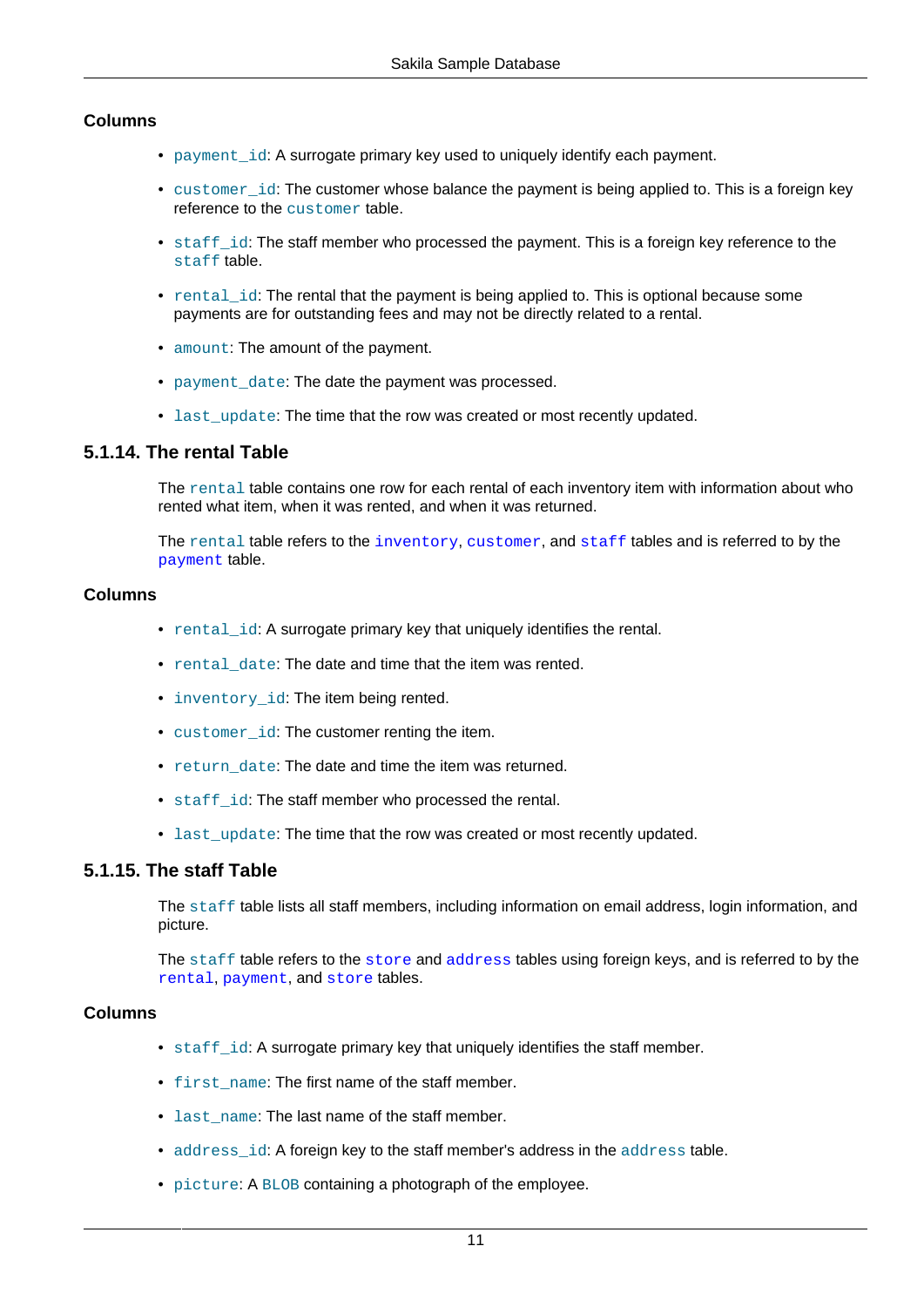- email: The staff member's email address.
- store\_id: The staff member's "home store". The employee can work at other stores but is generally assigned to the store listed.
- active: Whether this is an active employee. If employees leave their rows are not deleted from this table, instead this column is set to FALSE.
- username: The user name used by the staff member to access the rental system.
- password: The password used by the staff member to access the rental system. The password should be stored as a hash using the SHA1() function.
- last\_update: The time that the row was created or most recently updated.

#### <span id="page-11-1"></span>**5.1.16. The store Table**

The store table lists all stores in the system. All inventory is assigned to specific stores, and staff and customers are assigned a "home store".

The store table refers to the [staff](#page-10-0) and [address](#page-6-2) tables using foreign keys and is referred to by the [staff](#page-10-0), [customer](#page-7-1), and [inventory](#page-9-1) tables.

#### **Columns**

- store id: A surrogate primary key that uniquely identifies the store.
- manager staff id: A foreign key identifying the manager of this store.
- address id: A foreign key identifying the address of this store.
- last\_update: The time that the row was created or most recently updated.

## <span id="page-11-0"></span>**5.2. Views**

The following sections describe the views that are included with the Sakila sample database, in alphabetic order.

#### **5.2.1. The actor\_info View**

The actor info view provides a list of all actors, including the films in which they have performed, broken down by category.

The staff list view incorporates data from the film, actor, category, film actor, and film\_category tables.

#### **5.2.2. The customer\_list View**

The customer\_list view provides a list of customers, with first name and last name concatenated together and address information combined into a single view.

The customer list view incorporates data from the customer, address, city, and country tables.

### **5.2.3. The film\_list View**

The  $film$  list view contains a formatted view of the  $film$  table, with a comma-separated list of the film's actors.

The film list view incorporates data from the film, category, film category, actor, and film\_actor tables.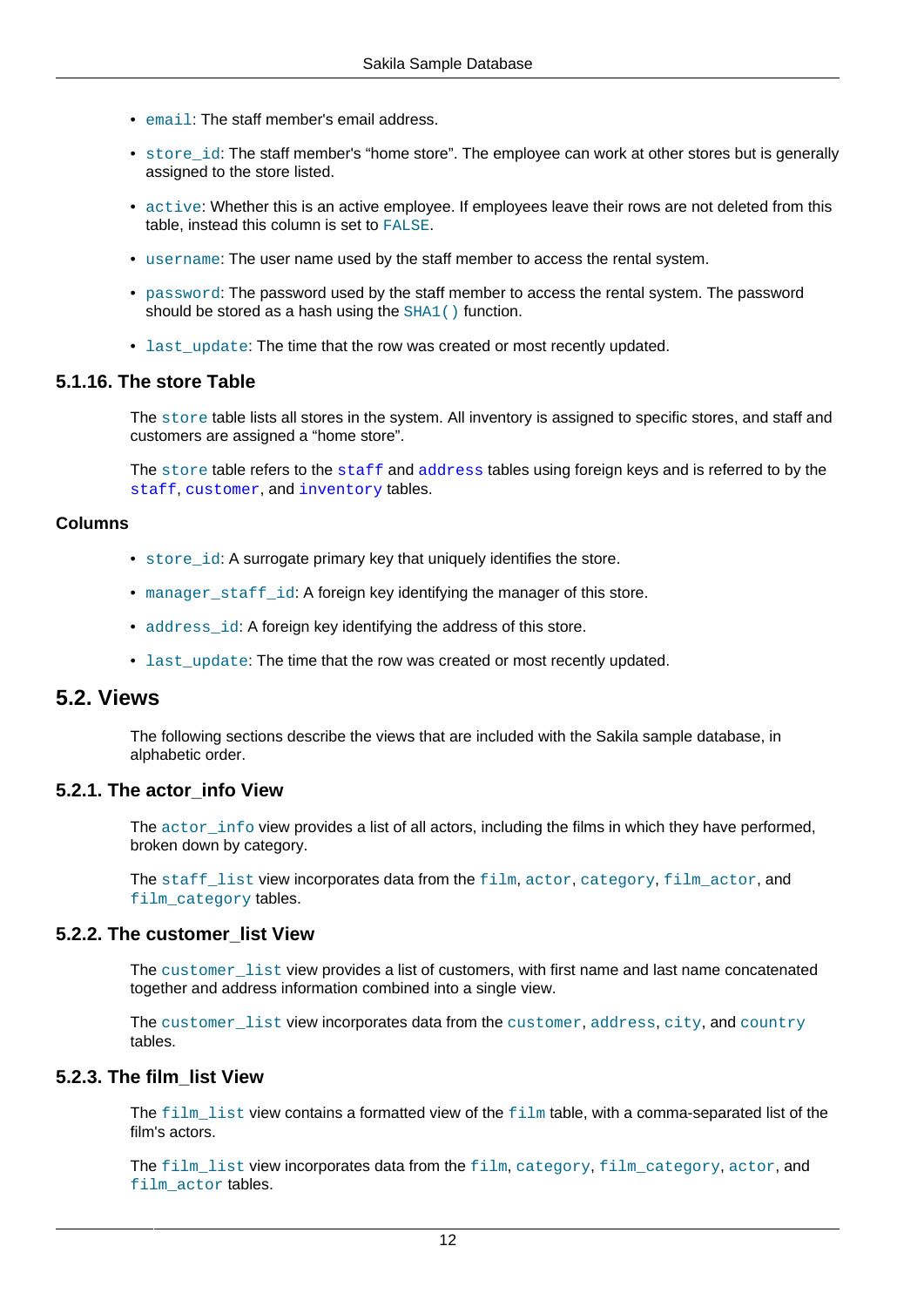## **5.2.4. The nicer\_but\_slower\_film\_list View**

The nicer\_but\_slower\_film\_list view contains a formatted view of the film table, with a comma-separated list of the film's actors.

The nicer\_but\_slower\_film\_list view differs from the film\_list view in the list of actors. The lettercase of the actor names is adjusted so that the first letter of each name is capitalized, rather than having the name in all-caps.

As indicated in its name, the nicer but slower film list view performs additional processing and therefore takes longer to return data than the film list view.

The nicer\_but\_slower\_film\_list view incorporates data from the film, category, film\_category, actor, and film\_actor tables.

### **5.2.5. The sales\_by\_film\_category View**

The sales by film category view provides a list of total sales, broken down by individual film category.

Because a film can be listed in multiple categories, it is not advisable to calculate aggregate sales by totalling the rows of this view.

The sales\_by\_film\_category view incorporates data from the category, payment, rental, inventory, film, film category, and category tables.

#### **5.2.6. The sales\_by\_store View**

The sales by store view provides a list of total sales, broken down by store.

The view returns the store location, manager name, and total sales.

The sales\_by\_store view incorporates data from the city, country, payment, rental, inventory, store, address, and staff tables.

### **5.2.7. The staff\_list View**

The staff\_list view provides a list of all staff members, including address and store information.

The staff\_list view incorporates data from the staff and address tables.

## <span id="page-12-0"></span>**5.3. Stored Procedures**

The following sections describe the stored procedures included with the Sakila sample database, in alphabetic order.

All parameters listed are IN parameters unless listed otherwise.

### **5.3.1. The film\_in\_stock Stored Procedure**

#### **Description**

The  $film$  in stock stored procedure is used to determine whether any copies of a given film are in stock at a given store.

#### **Parameters**

- p\_film\_id: The ID of the film to be checked, from the film id column of the film table.
- p\_store\_id: The ID of the store to check for, from the store\_id column of the store table.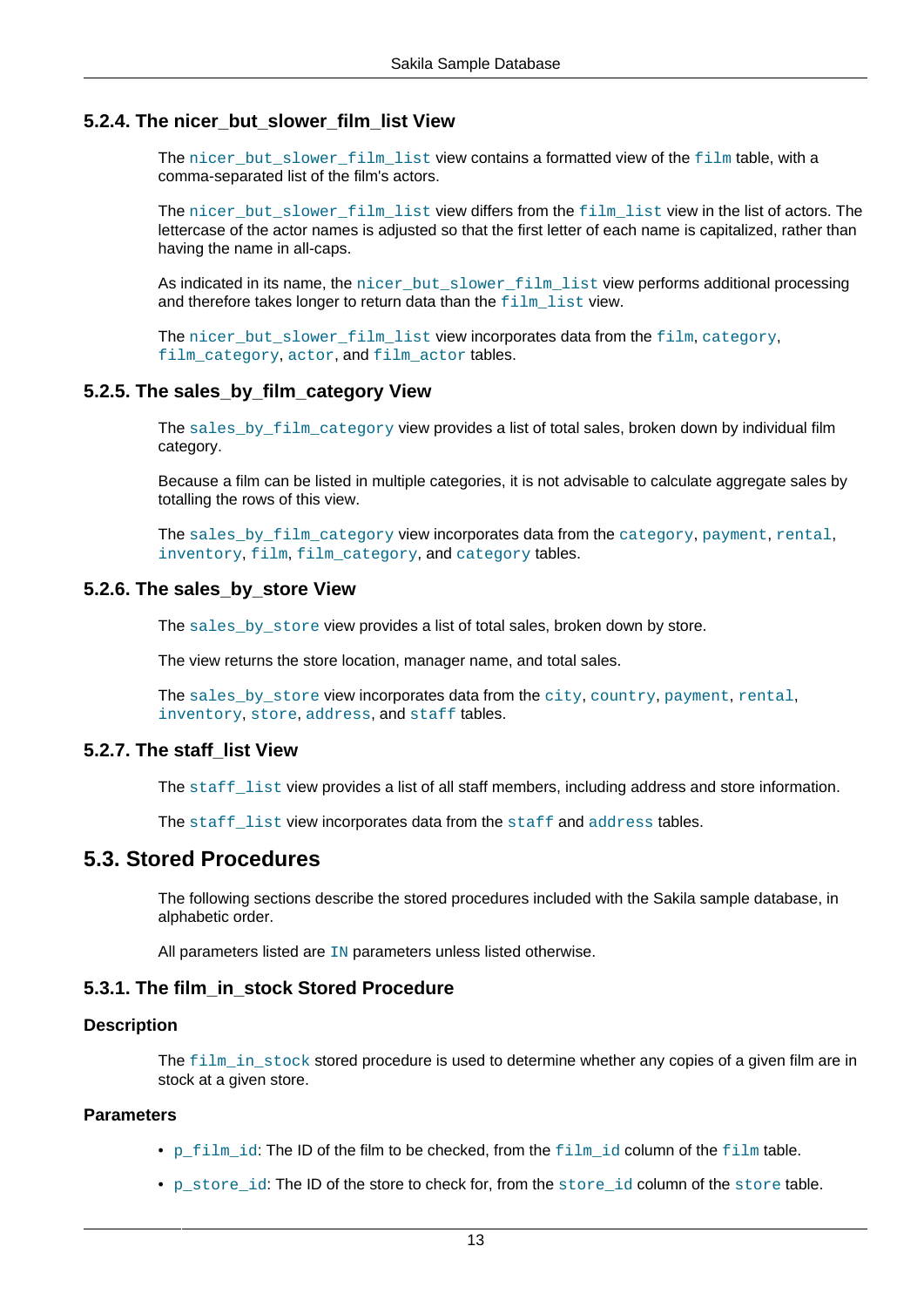• p\_film\_count: An OUT parameter that returns a count of the copies of the film in stock.

#### **Return Values**

This procedure produces a table of inventory ID numbers for the copies of the film in stock, and returns (in the p\_film\_count parameter) a count that indicates the number of rows in that table.

#### **Sample Usage**

```
mysql> CALL film_in_stock(1,1,@count);
+--------------+
| inventory_id |
+--------------+
| 1\begin{bmatrix} 2 \end{bmatrix}| \quad3
\begin{vmatrix} 4 \end{vmatrix}+--------------+
4 rows in set (0.06 sec)
Query OK, 0 rows affected (0.06 sec)
mysql> SELECT @count;
+--------+
| @count |
+--------+
| 4 |
+--------+
1 row in set (0.00 sec)
```
## **5.3.2. The film\_not\_in\_stock Stored Procedure**

#### **Description**

The film\_not\_in\_stock stored procedure is used to determine whether there are any copies of a given film not in stock (rented out) at a given store.

#### **Parameters**

- p\_film\_id: The ID of the film to be checked, from the film\_id column of the film table.
- p\_store\_id: The ID of the store to check for, from the store\_id column of the store table.
- p\_film\_count: An OUT parameter that returns a count of the copies of the film not in stock.

#### **Return Values**

This procedure produces a table of inventory ID numbers for the copies of the film not in stock, and returns (in the  $p$  film count parameter) a count that indicates the number of rows in that table.

#### **Sample Usage**

```
mysql> CALL film_not_in_stock(2,2,@count);
+--------------+
| inventory_id |
+--------------+
| 9 |
+--------------+
1 row in set (0.02 sec)
Query OK, 0 rows affected (0.02 sec)
mysql> SELECT @count;
+--------+
| @count |
+--------+
\vert 1
```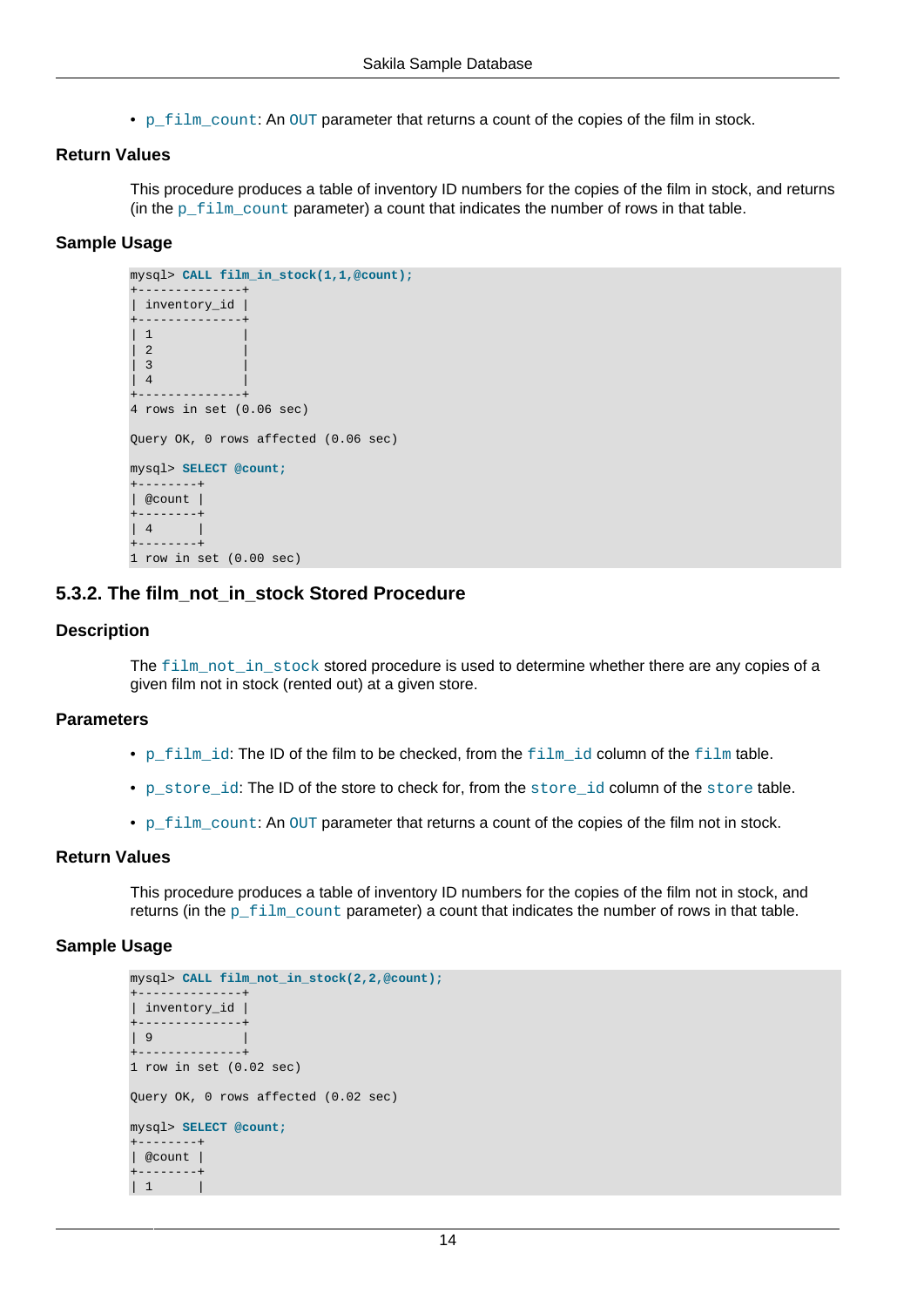```
+--------+
1 row in set (0.00 sec)
```
## **5.3.3. The rewards\_report Stored Procedure**

#### **Description**

The rewards\_report stored procedure generates a customizable list of the top customers for the previous month.

#### **Parameters**

- $min\_monthly\_purchases$ : The minimum number of purchases or rentals a customer needed to make in the last month to qualify.
- min\_dollar\_amount\_purchased: The minimum dollar amount a customer needed to spend in the last month to qualify.
- count\_rewardees: An OUT parameter that returns a count of the customers who met the qualifications specified.

#### **Return Values**

This function returns a table of customers who met the qualifications specified. The table has the same structure as the [customer](#page-7-1) table. The procedure also returns (in the count rewardees parameter) a count that indicates the number of rows in that table.

#### **Sample Usage**

| mysql> CALL rewards_report(7,20.00,@count);                |                         |                |                     |                                                                       |            |  |
|------------------------------------------------------------|-------------------------|----------------|---------------------|-----------------------------------------------------------------------|------------|--|
| $\sim$ $\sim$ $\sim$<br>598<br>599<br>$\sim$ $\sim$ $\sim$ | $\vert$ 1<br>$\sqrt{2}$ | WADE<br>AUSTIN | DELVALLE<br>CINTRON | WADE.DELVALLE@sakilacustomer.org<br>AUSTIN.CINTRON@sakilacustomer.org | 604<br>605 |  |
| 42 rows in set $(0.11 \text{ sec})$                        |                         |                |                     |                                                                       |            |  |
| Query OK, 0 rows affected (0.67 sec)                       |                         |                |                     |                                                                       |            |  |
| mysql> SELECT @count;<br>$+ - - - - - - - +$               |                         |                |                     |                                                                       |            |  |
| @count<br>$+ - - - - - - - +$                              |                         |                |                     |                                                                       |            |  |
| 42<br>$+ - - - - - - - +$                                  |                         |                |                     |                                                                       |            |  |
| 1 row in set $(0.00 \text{ sec})$                          |                         |                |                     |                                                                       |            |  |

## <span id="page-14-0"></span>**5.4. Stored Functions**

The following sections describe the stored functions included with the Sakila sample database.

### **5.4.1. The get\_customer\_balance Function**

The get customer balance function returns the current amount owing on a specified customer's account.

### **Parameters**

- p\_customer\_id: The ID of the customer to check, from the customer\_id column of the customer table.
- $\bullet$  p\_effective\_date: The cutoff date for items that will be applied to the balance. Any rentals, payments, and so forth after this date are not counted.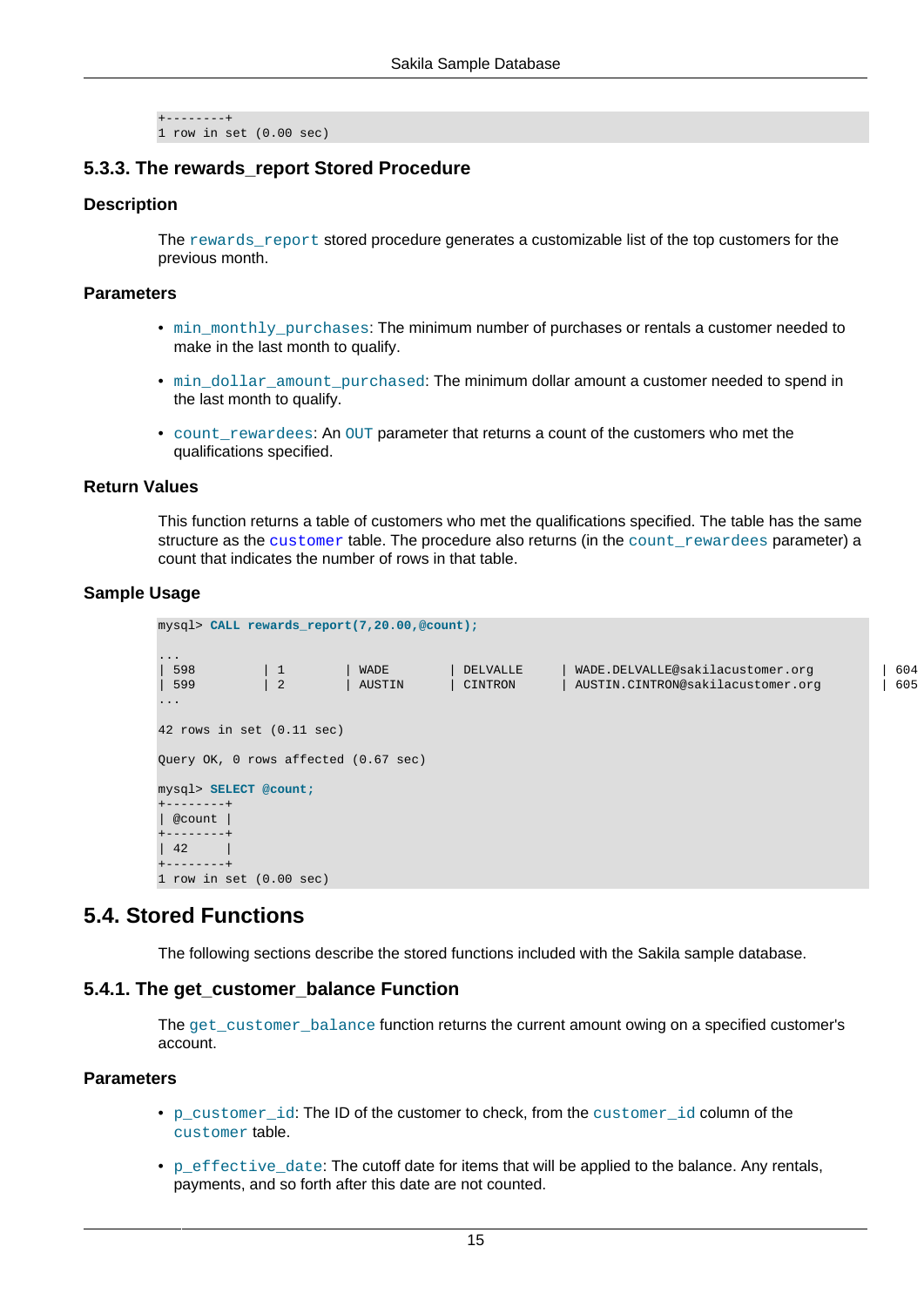#### **Return Values**

This function returns the amount owing on the customer's account.

#### **Sample Usage**

```
mysql> SELECT get_customer_balance(298,NOW());
+---------------------------------+
| get_customer_balance(298,NOW()) |
+---------------------------------+
| 22.00+---------------------------------+
1 row in set (0.00 sec)
```
#### **5.4.2. The inventory\_held\_by\_customer Function**

The inventory\_held\_by\_customer function returns the customer\_id of the customer who has rented out the specified inventory item.

#### **Parameters**

• p\_inventory\_id: The ID of the inventory item to be checked.

#### **Return Values**

This function returns the customer\_id of the customer who is currently renting the item, or NULL if the item is in stock.

#### **Sample Usage**

```
mysql> SELECT inventory_held_by_customer(8);
+-------------------------------+
| inventory_held_by_customer(8) |
     +-------------------------------+
| NULL |
+-------------------------------+
1 row in set (0.14 sec)
mysql> SELECT inventory_held_by_customer(9);
+-------------------------------+
| inventory_held_by_customer(9) |
+-------------------------------+
| 366 |
+-------------------------------+
1 row in set (0.00 sec)
```
### **5.4.3. The inventory\_in\_stock Function**

The inventory\_function function returns a boolean value indicating whether the inventory item specified is in stock.

#### **Parameters**

• p\_inventory\_id: The ID of the inventory item to be checked.

## **Return Values**

This function returns TRUE or FALSE to indicate whether the item specified is in stock.

#### **Sample Usage**

```
mysql> SELECT inventory_in_stock(9);
+-----------------------+
| inventory_in_stock(9) |
+-----------------------+
| 0+-----------------------+
```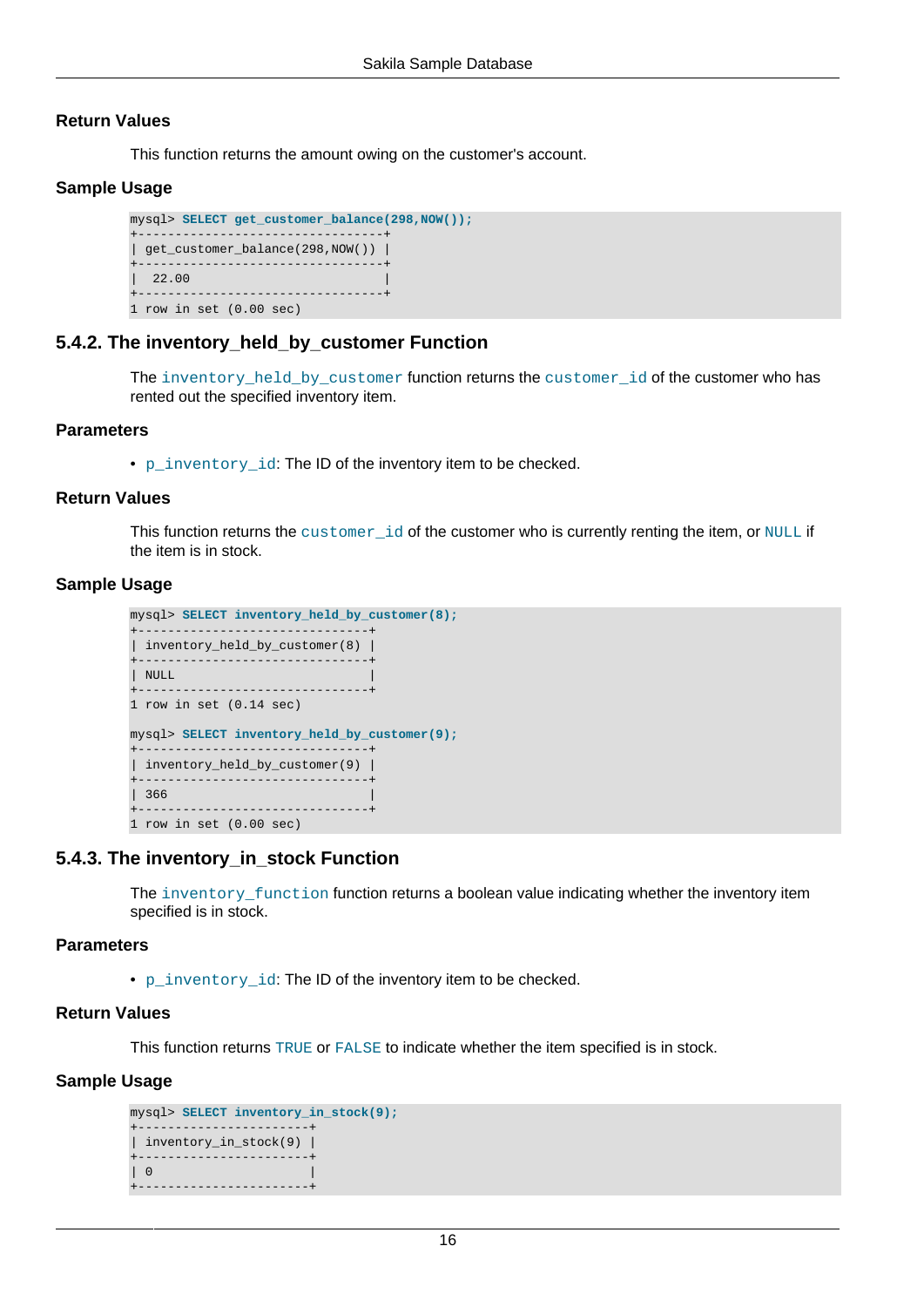```
1 row in set (0.03 sec)
mysql> SELECT inventory_in_stock(8);
+-----------------------+
| inventory_in_stock(8) |
+-----------------------+
\begin{array}{|c|c|} \hline \end{array}+-----------------------+
1 row in set (0.00 sec)
```
## <span id="page-16-0"></span>**5.5. Triggers**

The following sections describe the triggers in the Sakila sample database.

#### **5.5.1. The customer\_create\_date Trigger**

The customer\_create\_date trigger sets the create\_date column of the customer table to the current time and date as rows are inserted.

#### **5.5.2. The payment\_date Trigger**

The payment date trigger sets the payment date column of the payment table to the current time and date as rows are inserted.

#### **5.5.3. The rental\_date Trigger**

The rental\_date trigger sets the rental\_date column of the rental table to the current time and date as rows are inserted.

#### **5.5.4. The ins\_film Trigger**

The ins\_film trigger duplicates all INSERT operations on the film table to the film\_text table.

#### **5.5.5. The upd\_film Trigger**

The upd\_film trigger duplicates all UPDATE operations on the film table to the film\_text table.

### **5.5.6. The del\_film Trigger**

The del  $f$ ilm trigger duplicates all DELETE operations on the  $f$ ilm table to the  $f$ ilm text table.

## <span id="page-16-1"></span>**6. Usage Examples**

These are a few usage examples of how to perform common operations using the Sakila sample database. While these operations are good candidates for stored procedures and views, such implementation is intentionally left as an exercise to the user.

## **Rent a DVD**

To rent a DVD, first confirm that the given inventory item is in stock, and then insert a row into the rental table. After the rental table is created, insert a row into the payment table. Depending on business rules, you may also need to check whether the customer has an outstanding balance before processing the rental.

```
mysql> SELECT INVENTORY_IN_STOCK(10);
+------------------------+
| INVENTORY_IN_STOCK(10) |
  +------------------------+
| 1+------------------------+
1 row in set (0.00 sec)
mysql> INSERT INTO rental(rental_date, inventory_id, customer_id, staff_id)
```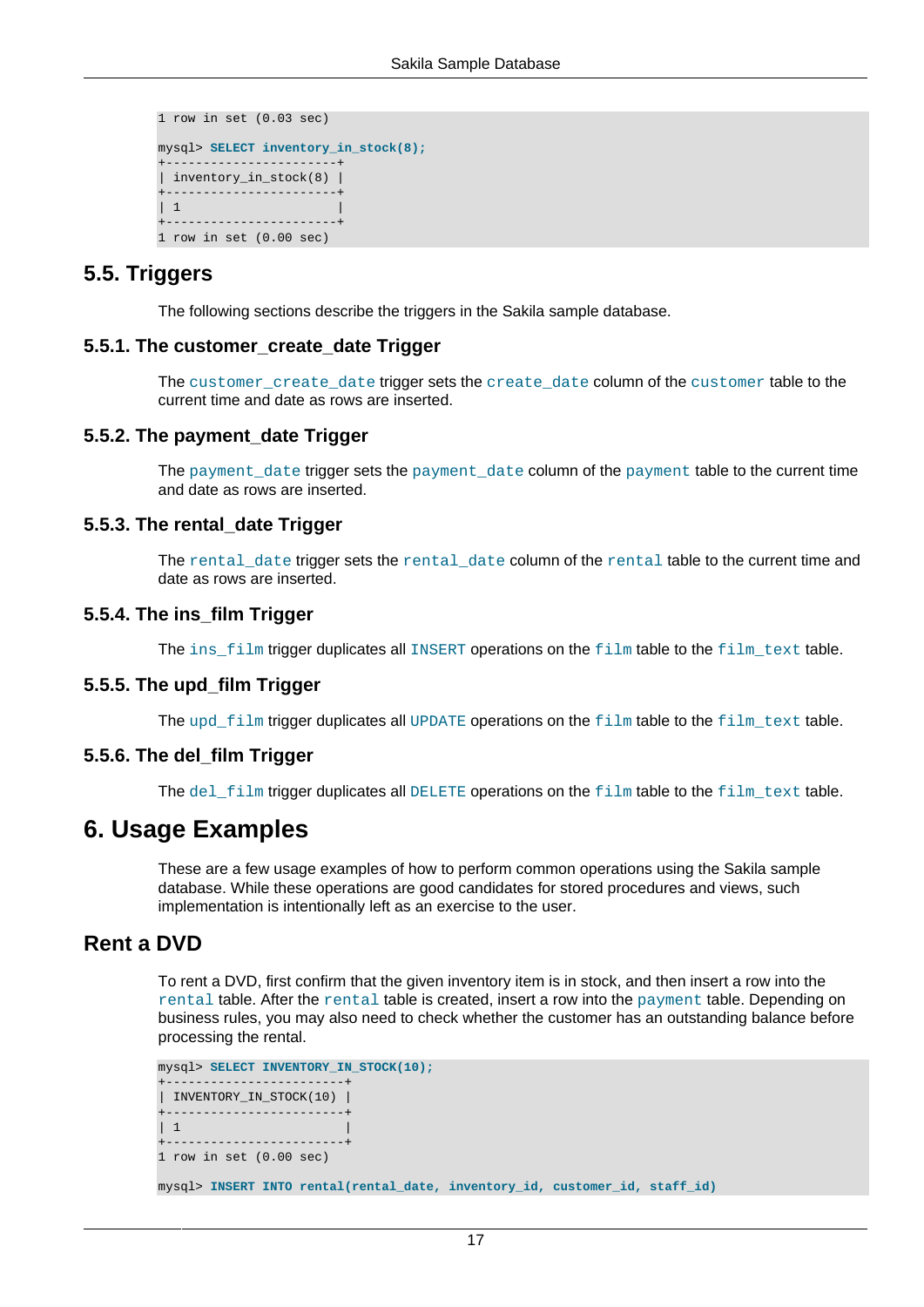```
 -> VALUES(NOW(), 10, 3, 1);
Query OK, 1 row affected (0.00 sec)
mysql> SELECT @balance := get_customer_balance(3, NOW());
+--------------------------------------------+
| @balance := get_customer_balance(3, NOW()) |
   +--------------------------------------------+
| 4.99 |
                          +--------------------------------------------+
1 row in set (0.01 sec)
mysql> INSERT INTO payment (customer_id, staff_id, rental_id, amount, payment_date)
    -> VALUES(3,1,LAST_INSERT_ID(), @balance, NOW());
Query OK, 1 row affected (0.00 sec)
```
## **Return a DVD**

To return a DVD, update the rental table and set the return date. To do this, first identify the rental\_id to update based on the inventory\_id of the item being returned. Depending on the situation, it may be necessary to check the customer balance and perhaps process a payment for overdue fees by inserting a row into the payment table.

```
mysql> SELECT rental_id
    -> FROM rental
    -> WHERE inventory_id = 10
    -> AND customer_id = 3
    -> AND return_date IS NULL;
+-----------+
| rental_id |
 +-----------+
| 16050 |
+-----------+
1 row in set (0.00 sec)
mysql> UPDATE rental
     -> SET return_date = NOW()
    -> WHERE rental_id = @rentID;
Query OK, 1 row affected (0.00 sec)
Rows matched: 1 Changed: 1 Warnings: 0
mysql> SELECT get_customer_balance(3, NOW());
+--------------------------------+
| get_customer_balance(3, NOW()) |
     +--------------------------------+
| 0.00 |+--------------------------------+
1 row in set (0.09 sec)
```
## **Find Overdue DVDs**

Many DVD stores produce a daily list of overdue rentals so that customers can be contacted and asked to return their overdue DVDs.

To create such a list, search the  $r$ ental table for films with a return date that is  $NULL$  and where the rental date is further in the past than the rental duration specified in the  $\pm\sin$  table. If so, the film is overdue and we should produce the name of the film along with the customer name and phone number.

```
mysql> SELECT CONCAT(customer.last_name, ', ', customer.first_name) AS customer,
     -> address.phone, film.title
     -> FROM rental INNER JOIN customer ON rental.customer_id = customer.customer_id
     -> INNER JOIN address ON customer.address_id = address.address_id
     -> INNER JOIN inventory ON rental.inventory_id = inventory.inventory_id
    -> INNER JOIN film ON inventory.film_id = film.film_id
     -> WHERE rental.return_date IS NULL
     -> AND rental_date + INTERVAL film.rental_duration DAY < CURRENT_DATE()
     -> LIMIT 5;
   +------------------+--------------+------------------+
```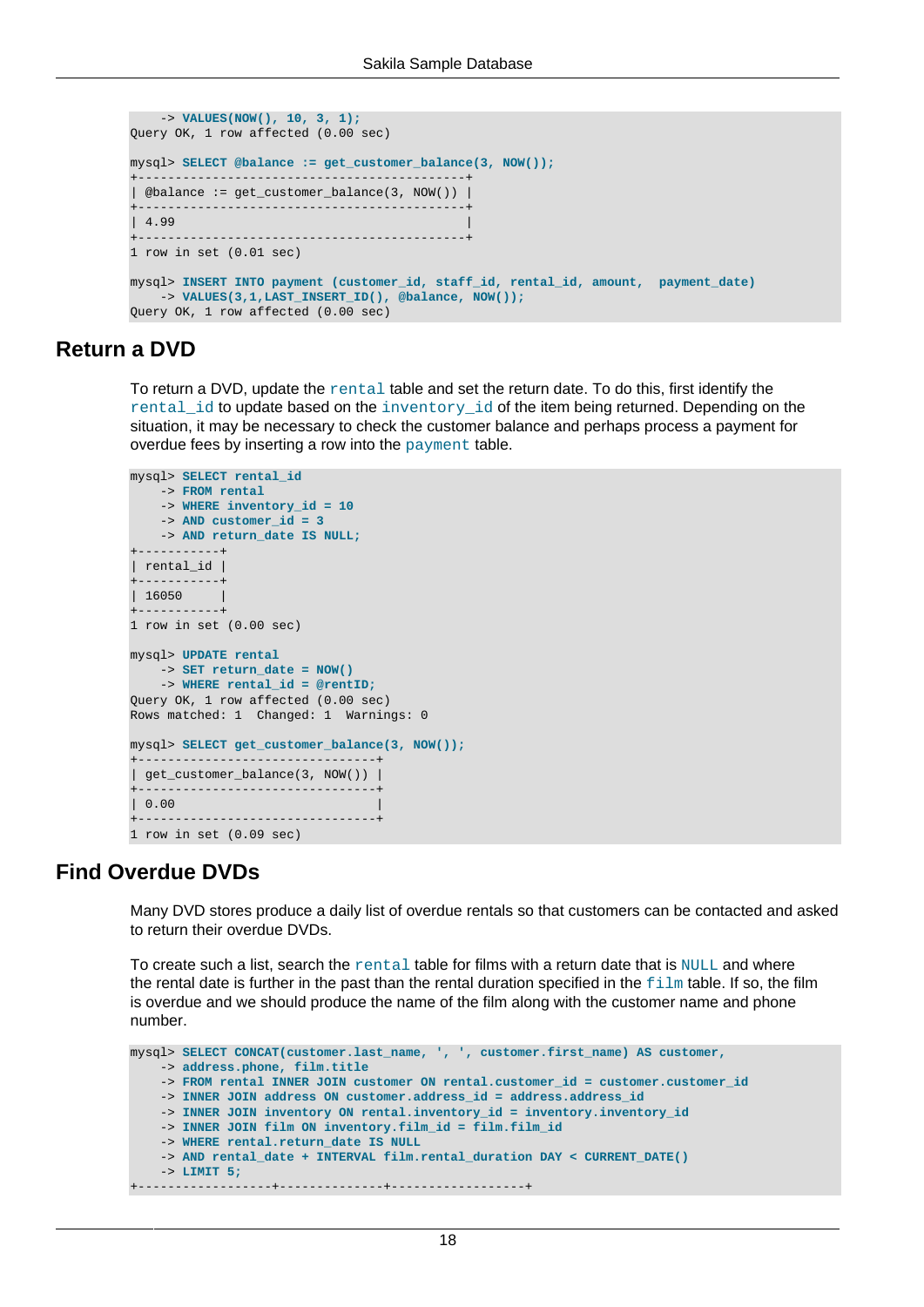| customer                                                                             | phone                                                                     | title                                                                                     |  |  |  |  |
|--------------------------------------------------------------------------------------|---------------------------------------------------------------------------|-------------------------------------------------------------------------------------------|--|--|--|--|
| OLVERA, DWAYNE<br>HUEY, BRANDON<br>BROWN, ELIZABETH<br>OWENS, CARMEN<br>HANNON, SETH | 62127829280<br>99883471275<br>10655648674<br>272234298332<br>864392582257 | ACADEMY DINOSAUR<br>ACE GOLDFINGER<br>AFFAIR PREJUDICE<br>AFFAIR PREJUDICE<br>AFRICAN EGG |  |  |  |  |
|                                                                                      |                                                                           |                                                                                           |  |  |  |  |
| 5 rows in set $(0.02 \text{ sec})$                                                   |                                                                           |                                                                                           |  |  |  |  |

## <span id="page-18-0"></span>**7. Acknowledgments**

The following individuals and organizations have contributed to the development of the Sakila sample database.

- Roland Bouman, certification developer at MySQL AB [Author](http://rpbouman.blogspot.com/). Provided valuable feedback throughout the development process, contributed sample views and stored procedures.
- Ronald Bradford, [Developer](http://blog.arabx.com.au/) at MySQL AB. Developed [first sample application](http://sakila.arabx.com.au/index.htm) for use with the Sakila sample database.
- Dave Jaffe, [Dell.](http://www.dell.com/mysql) Provided schema used in Dell whitepaper and secured permission to use parts thereof in the Sakila sample database.
- Giuseppe Maxia, former CTO of [Stardata](http://www.stardata.it//index_en.html), now QA developer at MySQL AB. Provided valuable feedback throughout the development process, populated some of the sample data, provided some of the sample views and triggers.
- Jay Pipes, [MySQL community advocate](http://www.jpipes.com/). Provided some of the sample stored procedures.
- Zak Greant, [Community advocate and author](http://zak.greant.com). Provided advice and feedback on licensing.

In addition to the individuals mentioned above, various other individuals in MySQL AB and the community have provided feedback during the course of development.

## <span id="page-18-1"></span>**8. License for the Sakila Sample Database**

The contents of the sakila-schema.sql and sakila-data.sql files are licensed under the New BSD license.

Information on the New BSD license can be found at [http://www.opensource.org/licenses/bsd](http://www.opensource.org/licenses/bsd-license.php)[license.php](http://www.opensource.org/licenses/bsd-license.php) and [http://en.wikipedia.org/wiki/BSD\\_License.](http://en.wikipedia.org/wiki/BSD_License)

The additional materials included in the Sakila distribution, including this documentation, are not licensed under an open license. Use of this documentation is subject to the terms described in [Section 1, "Legal Notices"](#page-0-1).

Please Contact http://www.mysql.com/company/contact/ for more information.

## <span id="page-18-2"></span>**9. Note for Authors**

When using the Sakila sample database for articles and books, it is strongly recommended that you explicitly list the version of the Sakila sample database that is used in your examples. This way readers will download the same version for their use and not encounter any differences in their results that may occur from upgrades to the data or schema.

## <span id="page-18-3"></span>**10. Sakila Change History**

## <span id="page-18-4"></span>**10.1. Version 0.8**

• Corrected upd  $film$  trigger definition to include changes to  $film$  id values.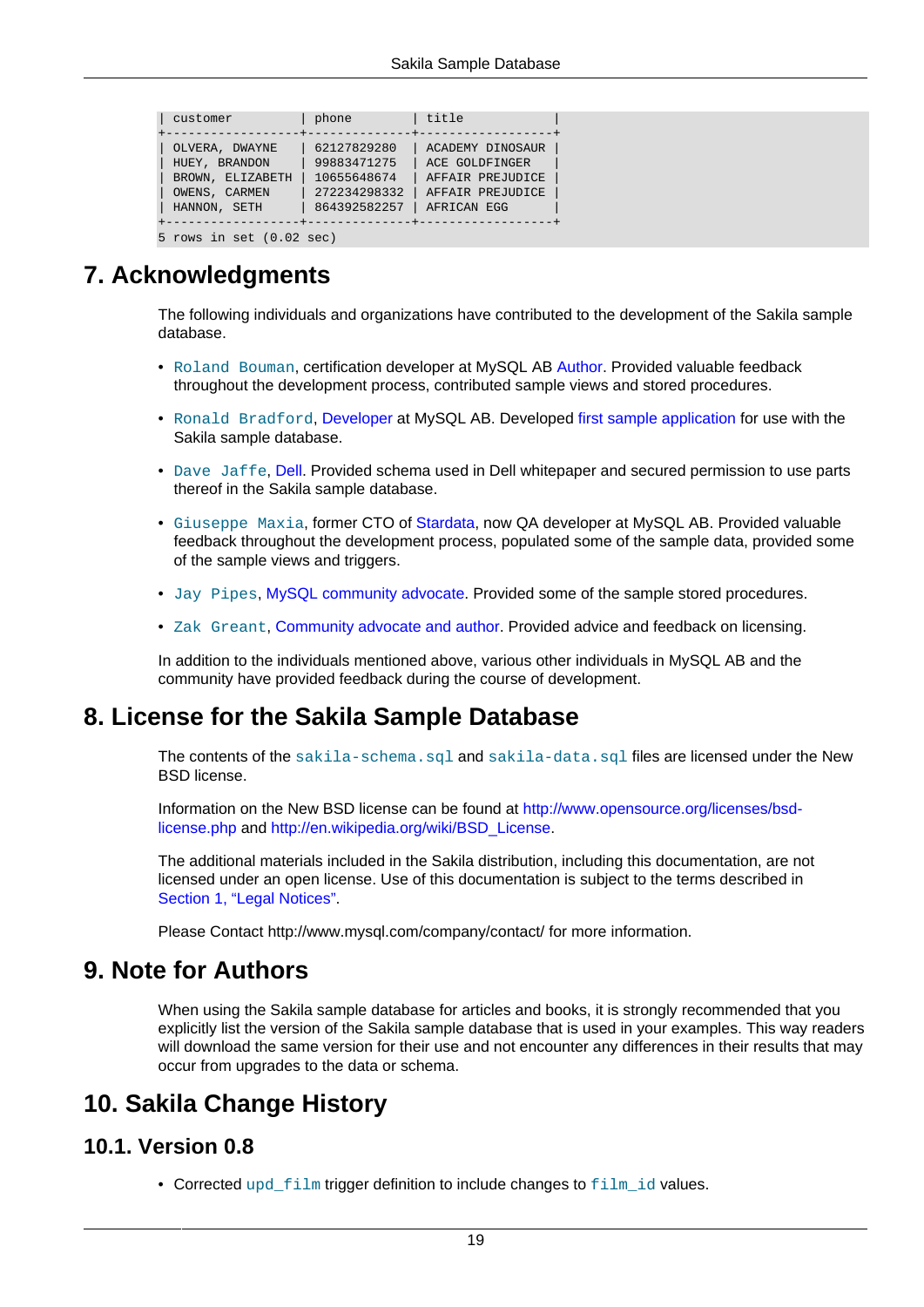- Added actor\_info view.
- Changed error handler for inventory\_held\_by\_customer function. Function now has an exit handler for NOT FOUND instead of the more cryptic 1329.
- Added template for new BSD license to schema and data files.
- Added READS SOL DATA to the procedures and functions where appropriate to support loading on MySQL 5.1.
- Fixed date-range issue in the rewards report procedure (thanks Goplat).

## <span id="page-19-0"></span>**10.2. Version 0.7**

- Fixed bug in sales by store view that caused the same manager to be listed for every store.
- Fixed bug in inventory held by customer function that caused function to return multiple rows.
- Moved rental\_date trigger to sakila-data.sql file to prevent it from interfering with data loading.

## <span id="page-19-1"></span>**10.3. Version 0.6**

- Added film in stock stored procedure.
- Added film not in stock stored procedure.
- Added inventory help by customer stored function.
- Added inventory in stock stored function.
- Optimized data file for loading (multiple-row INSERT statements, transactions). (Thanks Giuseppe)
- Fixed error in payment table loading script that caused infinitely increasing payment amounts.

## <span id="page-19-2"></span>**10.4. Version 0.5**

- Added sales\_by\_store and sales\_by\_film\_category views, submitted by Jay Pipes.
- Added rewards report stored procedure, submitted by Jay Pipes.
- Added get\_customer\_balance stored procedure.
- Added sakila-data.sql file to load data into sample database.

## <span id="page-19-3"></span>**10.5. Version 0.4**

• Added password column to staff table (VARCHAR(40) BINARY DEFAULT NULL).

## <span id="page-19-4"></span>**10.6. Version 0.3**

- Changed address.district to VARCHAR(20).
- Changed customer.first name to VARCHAR(45).
- Changed customer. last name to VARCHAR(45).
- Changed customer.email to VARCHAR(50).
- Added payment.rental id column (an INT NULL column).
- Foreign key added for payment.rental id to rental.rental id.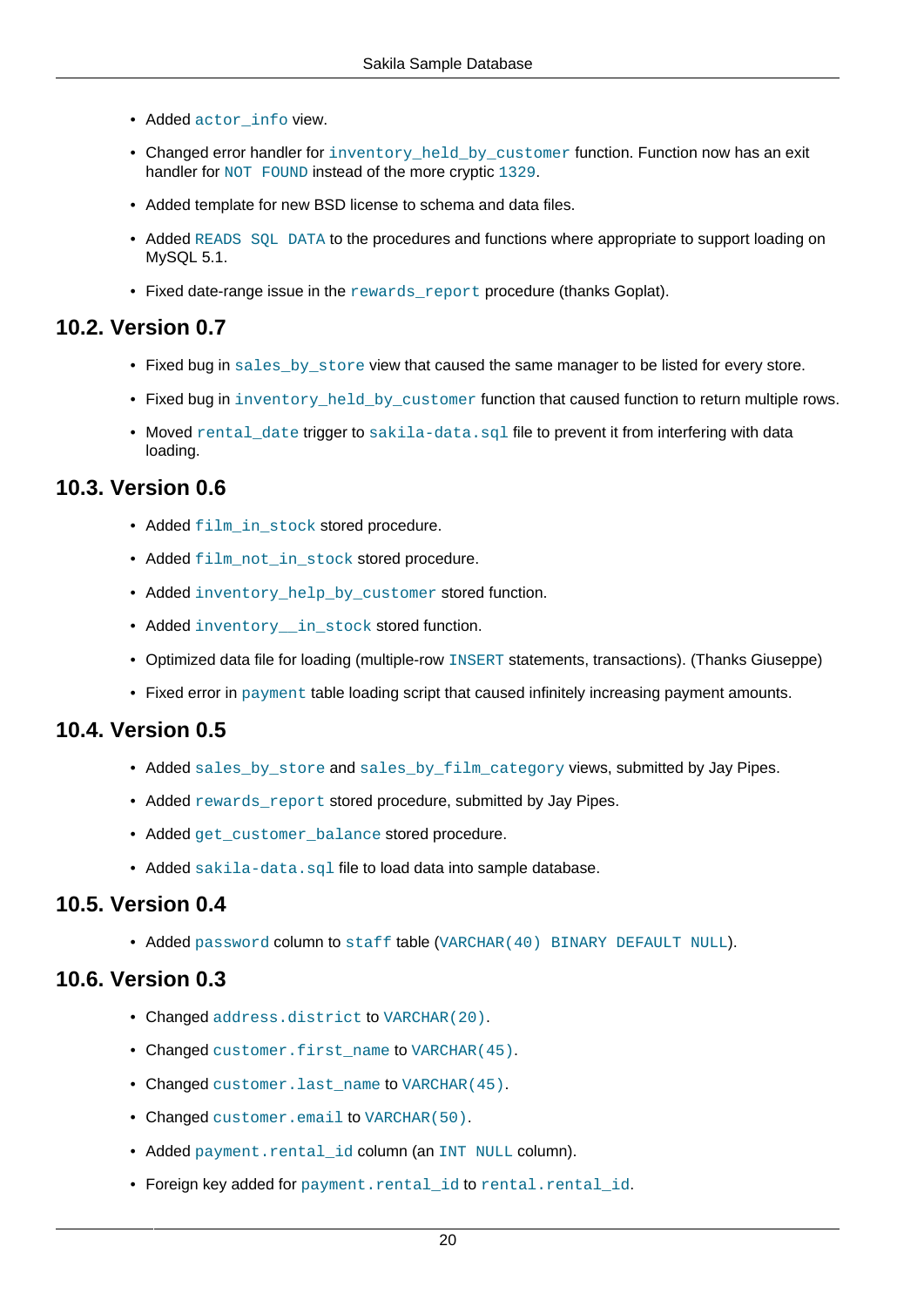• rental.rental\_id added, INT Auto\_Increment, made into surrogate primary key, old primary key changed to UNIOUE key.

## <span id="page-20-0"></span>**10.7. Version 0.2**

- All tables have a last update TIMESTAMP column with traditional behavior (DEFAULT CURRENT\_TIMESTAMP ON UPDATE CURRENT\_TIMESTAMP).
- actor id is now a SMALLINT.
- address\_id is now a SMALLINT.
- category id is now a TINYINT.
- city\_id is now a SMALLINT.
- country\_id is now a SMALLINT.
- customer\_id is now a SMALLINT.
- first name, last name for customer table are now CHAR instead of VARCHAR.
- customer table now has email CHAR(50).
- create date on customer table is now DATETIME (to accommodate last update TIMESTAMP).
- customer table has a new ON INSERT trigger that enforces create date column being set to NOW().
- film\_id is now SMALLINT.
- film.description now has DEFAULT NULL.
- film.release\_year added with type YEAR.
- film.language\_id and film.original\_language\_id added along with language table. For foreign films that may have been subtitled. original\_language\_id can be NULL, language\_id is NOT NULL.
- film.length is now SMALLINT.
- film.category\_id column removed.
- New table: film category; allows for multiple categories per film.
- film text.category id column removed.
- inventory\_id is now MEDIUMINT.
- payment\_id is now SMALLINT.
- payment.payment date is now DATETIME.
- Trigger added to payment table to enforce that payment date is set to NOW() upon INSERT.
- rental.rent date is now rental.rental date and is now DATETIME.
- Trigger added to rental table to enforce that rental date is set to NOW() upon INSERT.
- staff\_id is now TINYINT.
- staff.email added (VARCHAR(50)).